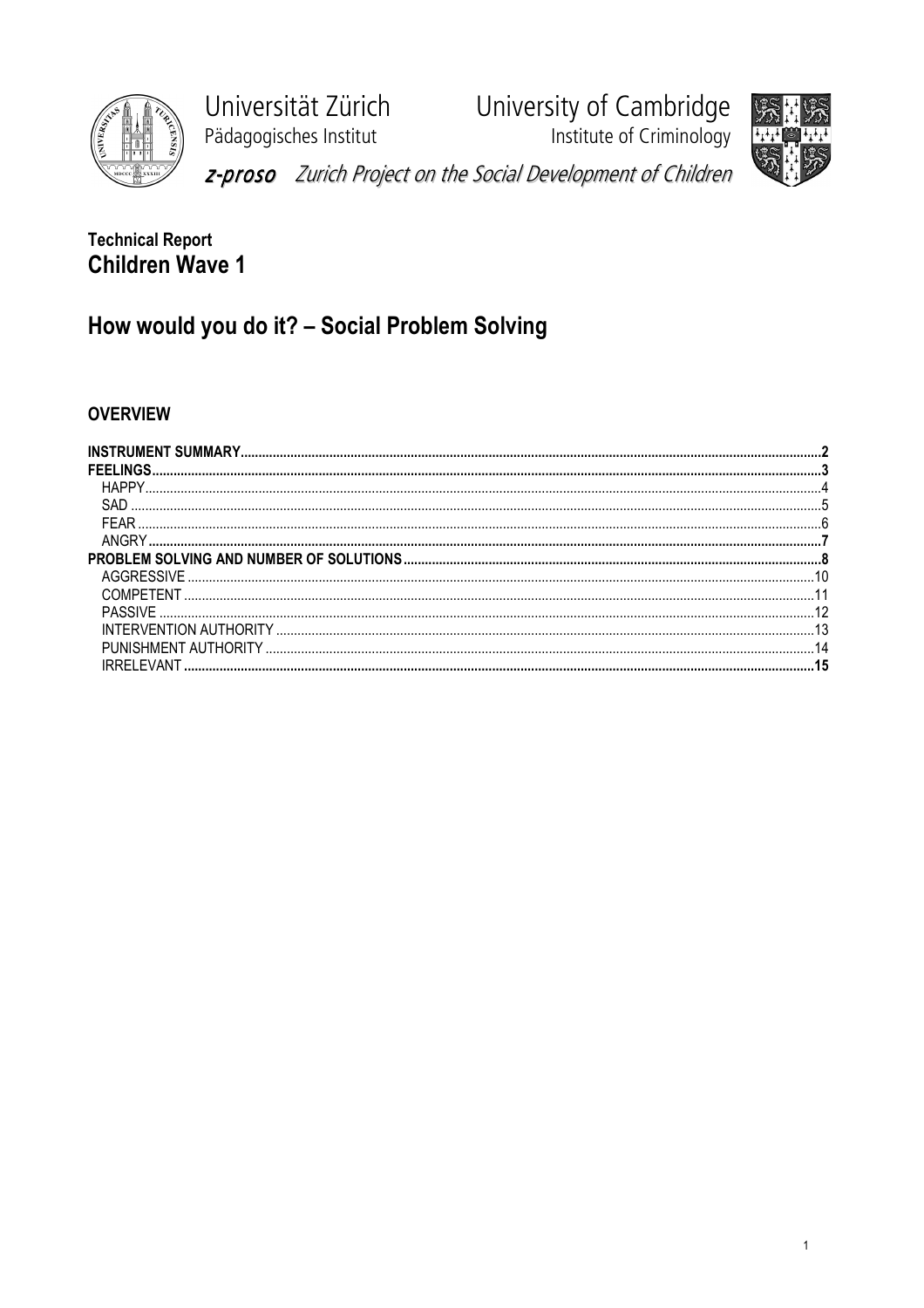|                                                   | "How would you do it?" – Social Problem Solving                                                                                                                                                                                                                                                                                                                                                                                                                                                                                                                                                                                                          |
|---------------------------------------------------|----------------------------------------------------------------------------------------------------------------------------------------------------------------------------------------------------------------------------------------------------------------------------------------------------------------------------------------------------------------------------------------------------------------------------------------------------------------------------------------------------------------------------------------------------------------------------------------------------------------------------------------------------------|
| Source/Developer                                  | Dodge, K.A. & Coie, D. (1987). "Social-information-processing factors in reactive and proactive<br>aggression in children's peer groups", Journal of Personality and Social Psychology, 53, 1146-1158.<br>Crick, N. R. & Dodge, K.A. (1996). "Social information-processing mechanisms on reactive and<br>$\bullet$<br>proactive aggression", Child Development, 67, 993-1002.                                                                                                                                                                                                                                                                           |
| <b>Adaptations</b>                                | The number of situations was limited to six.<br>As done in Alsaker's study (University of Bern), children are first asked on their likely emotional<br>arousal in the presented situation.<br>Some situational vignettes were adapted from Lösel (University of Erlangen-Nürnberg).<br>The interviewing technique was adapted from Lösel's protocol. In particular, children were free to give<br>as many answers as they wanted, i.e. they were not forced to give a specific number of answers.<br>Accordingly, the number of given answers can be used as a predictor variable.<br>Situation vignettes were completely redrawn for the z-proso study. |
| <b>Description</b>                                | "How would you do it?" consists of six potentially conflictive situation vignettes, each supported by a<br>drawing which is adapted for boys and girls. For each story, the child is asked to tell the interviewer how<br>he/she would feel in such a situation and how he/she would try to solve this conflict. The interviewer elicits<br>up to four different solutions. The responses are recorded as full text and simultaneously pre-coded by<br>the interviewer.                                                                                                                                                                                  |
| <b>Measured Concepts/</b><br><b>Subdimensions</b> | Likely emotional arousal in potentially conflictive situations<br>Number and type of accessible behavioural responses in potentially conflictive situations                                                                                                                                                                                                                                                                                                                                                                                                                                                                                              |
| <b>Number of Items</b>                            | 6 situational vignettes, each including:<br>1 question on emotional arousal and<br>up to 4 repeated questions on accessible behavioural responses                                                                                                                                                                                                                                                                                                                                                                                                                                                                                                        |
| <b>Response Categories</b>                        | Feelings: Choice of one feeling among "happy", "sad", "angry", "fear", and "no feeling".<br>$\bullet$<br>Conflict solutions: Open record and instant coding by the interviewer into one of the following six<br>$\bullet$<br>categories: "aggressive", "socially competent", "punishment by an authority/adult", "intervention of an<br>authority/adult", "passive/inappropriate", and "irrelevant/other".                                                                                                                                                                                                                                               |
| <b>Item Example</b>                               | Pretend that this is you and that this is another child. The other child has been on the swing for a long,<br>long time and doesn't seem to want to share the swing with you. You would really like to play on the<br>swing.<br>How would you feel if this would happen to you? Would you rather feel happy, scared, angry, or sad?<br>What could you say or do so that you could play on the swing?                                                                                                                                                                                                                                                     |
| Administration<br><b>History</b>                  | Wave 1, Wave 3                                                                                                                                                                                                                                                                                                                                                                                                                                                                                                                                                                                                                                           |
| <b>Instrument Image</b>                           |                                                                                                                                                                                                                                                                                                                                                                                                                                                                                                                                                                                                                                                          |
|                                                   |                                                                                                                                                                                                                                                                                                                                                                                                                                                                                                                                                                                                                                                          |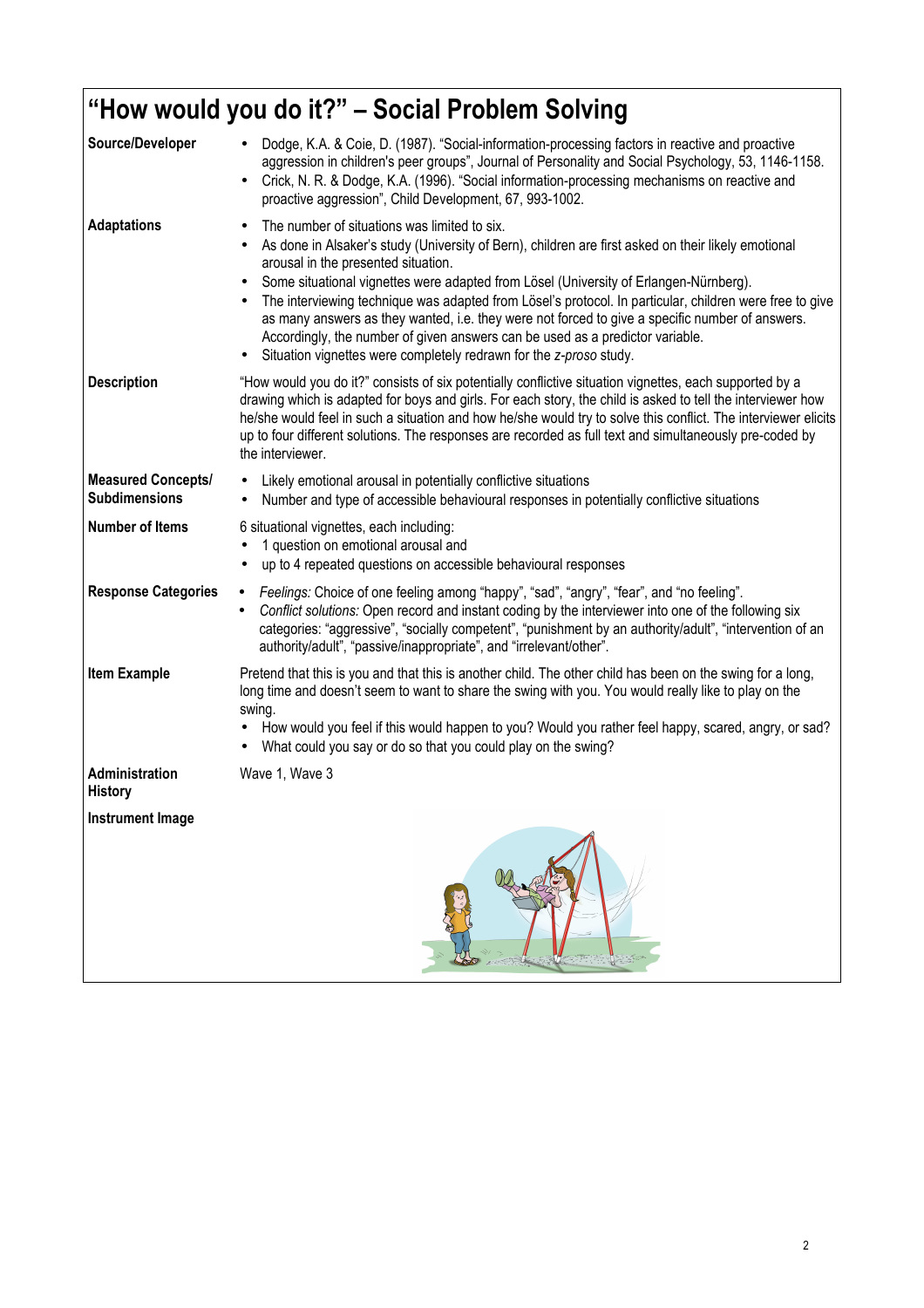# Feelings

## Variable Wording

|                |                      | Feeling<br><b>Situation 1</b> | Feeling<br><b>Situation 2</b> | Feeling<br><b>Situation 3</b> | Feeling<br><b>Situation 4</b> | Feeling<br><b>Situation 5</b> | Feeling<br><b>Situation 6</b> |
|----------------|----------------------|-------------------------------|-------------------------------|-------------------------------|-------------------------------|-------------------------------|-------------------------------|
| Catego-        |                      | <b>Frequencies</b>            | <b>Frequencies</b>            | <b>Frequencies</b>            | <b>Frequencies</b>            | <b>Frequencies</b>            | <b>Frequencies</b>            |
| ries           | Label                | (%)                           | (%)                           | (%)                           | (%)                           | $(\%)$                        | $(\%)$                        |
|                | happy                | 107 (7.9%)                    | 92 (6.8%)                     | $15(1.1\%)$                   | 63 (4.6%)                     | 12 (0.9%)                     | 248 (18.2%)                   |
|                | sad                  | 609 (44.7%)                   | 831 (61.1%)                   | 550 (40.4%)                   | 592 (43.5%)                   | 591 (43.4%)                   | 796 (58.5%)                   |
|                | fear                 | 34 (2.5%)                     | $92(6.8\%)$                   | 68 (5.0%)                     | 486 (35.7%)                   | $39(2.9\%)$                   | 55 (4.0%)                     |
| 4              | angry                | 601 (44.2%)                   | 334 (24.5%)                   | 725 (53.3%)                   | 184 (13.5%)                   | 711 (52.2%)                   | 239 (17.6%)                   |
|                | other                | $9(0.7\%)$                    | 12 (0.9%)                     | $3(0.2\%)$                    | $27(2.0\%)$                   | $3(0.2\%)$                    | 18 (1.3%)                     |
| 6              | no answer (missings) | $1(0.1\%)$                    |                               | 0                             | $9(0.7\%)$                    | $5(0.4\%)$                    | $5(0.4\%)$                    |
| Total N = 1361 |                      |                               |                               |                               |                               |                               |                               |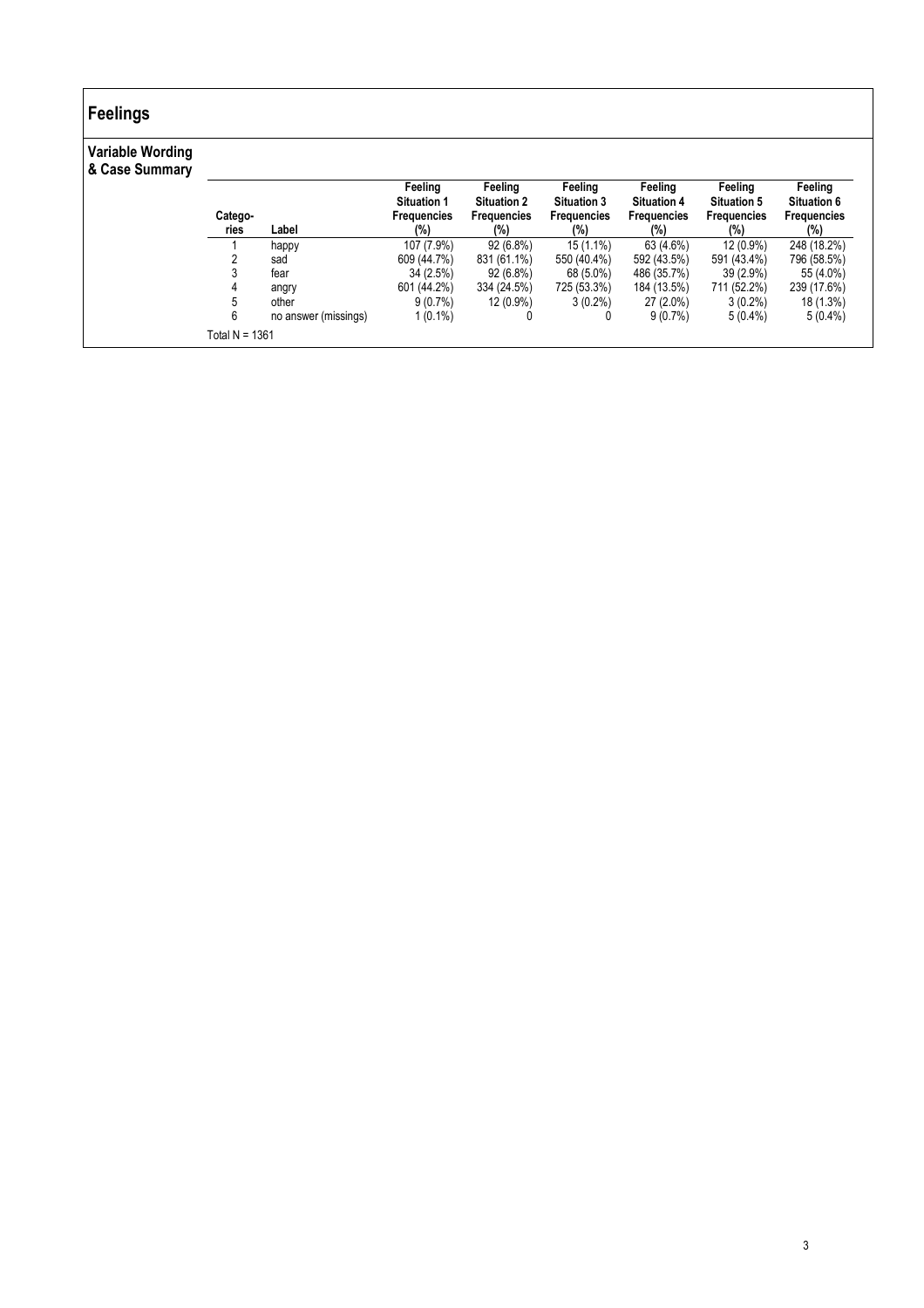## Happy

## **Descriptive Statistics**

| Variable<br>Name | <b>Missings</b><br>(%) | Mean | <b>Standard</b><br><b>Deviation</b> | <b>Skewness</b> | <b>Kurtosis</b> | <b>Item-Scale</b><br><b>Correlation</b> | $\alpha$ If Item<br>removed<br>$(\alpha = .593)$ |
|------------------|------------------------|------|-------------------------------------|-----------------|-----------------|-----------------------------------------|--------------------------------------------------|
| happy1           | 0                      | 0.07 | 0.25                                | 3.45            | 9.91            | .416                                    | .508                                             |
| happy2           | $1(0.1\%)$             | 0.08 | 0.27                                | 3.13            | 7.83            | .396                                    | .516                                             |
| happy3           | 0                      | 0.01 | 0.10                                | 9.38            | 86.07           | .410                                    | .559                                             |
| happy4           | $9(0.7\%)$             | 0.05 | 0.21                                | 4.31            | 16.58           | .332                                    | .548                                             |
| happy5           | $5(0.4\%)$             | 0.01 | 0.09                                | 10.50           | 108.41          | .405                                    | .565                                             |
| happy6           | $5(0.4\%)$             | 0.18 | 0.39                                | 1.62            | 0.70            | .336                                    | .594                                             |

Comments:

1) All items with excessive skewness and high kurtosis;

2) Item happy6 with low item-scale-correlation and increased alpha when removed.

| <b>Sum Index</b>   |              |      |      | <b>Standard</b>  |      |      | Skew- |          |    | <b>ANOVA</b> |      |
|--------------------|--------------|------|------|------------------|------|------|-------|----------|----|--------------|------|
| <b>Descriptive</b> | Group        | N    | Mean | <b>Deviation</b> | Min. | Max. | ness  | Kurtosis | df |              |      |
| <b>Statistics</b>  | Full sample  | 1361 | 0.39 | 0.83             | 0    | 6.00 | 2.77  | 9.89     |    |              |      |
|                    | Gender       |      |      |                  |      |      |       |          |    | 27.69        | .000 |
|                    | Girls        | 666  | 0.27 | 0.64             | 0    | 6.00 | 3.30  | 15.47    |    |              |      |
|                    | Boys         | 695  | 0.51 | 0.96             | 0    | 6.00 | 2.77  | 9.89     |    |              |      |
|                    | Treatment    |      |      |                  |      |      |       |          | 3  | 3.13         | .025 |
|                    | Control      | 356  | 0.44 | 0.82             | 0    | 6.00 | 2.68  | 10.18    |    |              |      |
|                    | Triple P     | 339  | 0.42 | 0.93             | 0    | 6.00 | 3.20  | 12.62    |    |              |      |
|                    | <b>PATHS</b> | 360  | 0.43 | 0.90             | 0    | 6.00 | 3.11  | 12.86    |    |              |      |
|                    | Combination  | 306  | 0.27 | 0.60             | 0    | 4.00 | 2.74  | 9.00     |    |              |      |

Comments:

1) All subgroups with excessive skewness and high kurtosis;

2) Significant F-value for Gender and Treatment group differences.

| <b>Correlations with</b>   |                                                                          |         |       |      | <b>Boys</b> |       |     | Girls    |       |     |
|----------------------------|--------------------------------------------------------------------------|---------|-------|------|-------------|-------|-----|----------|-------|-----|
| <b>Subscales &amp; DVs</b> | Variable                                                                 | r       | p     | N    |             | D     | N   |          | n     | N   |
|                            | <b>Subscales</b>                                                         |         |       |      |             |       |     |          |       |     |
|                            | Sad                                                                      | $-436$  | $***$ | 1361 | $-450$      | $***$ | 695 | $-381$   | $***$ | 666 |
|                            | Fear                                                                     | $-048$  | ns    | 1361 | $-069$      | ns    | 695 | $-024$   | ns    | 666 |
|                            | Angry                                                                    | $-080$  | $**$  | 1361 | $-144$      | $***$ | 695 | $-069$   | ns    | 666 |
|                            | Child SBQ                                                                |         |       |      |             |       |     |          |       |     |
|                            | Aggression                                                               | $-005$  | ns    | 1359 | $-038$      | ns    | 694 | .016     | ns    | 665 |
|                            | Prosociality                                                             | $-051$  | ns    | 1359 | $-0.050$    | ns    | 694 | $-0.01$  | ns    | 665 |
|                            | Teacher SBQ1.1                                                           |         |       |      |             |       |     |          |       |     |
|                            | <b>Total Aggression</b>                                                  | $-0.04$ | ns    | 1321 | $-0.036$    | ns    | 673 | $-0.026$ | ns    | 648 |
|                            | Prosociality                                                             | $-0.91$ | $**$  | 1296 | $-052$      | ns    | 661 | $-052$   | ns    | 635 |
|                            | Parent SBQ                                                               |         |       |      |             |       |     |          |       |     |
|                            | Aggression                                                               | $-007$  | ns    | 1206 | $-0.027$    | ns    | 626 | $-040$   | ns    | 580 |
|                            | Prosociality                                                             | $-021$  | ns    | 1191 | .022        | ns    | 615 | $-0.025$ | ns    | 576 |
|                            | $1***$ p<.001, ** p<.01, * p<.05, ns p>.05                               |         |       |      |             |       |     |          |       |     |
|                            | Comments:                                                                |         |       |      |             |       |     |          |       |     |
|                            | Significant correlations with Angry disappears for Girls subgroup.<br>1) |         |       |      |             |       |     |          |       |     |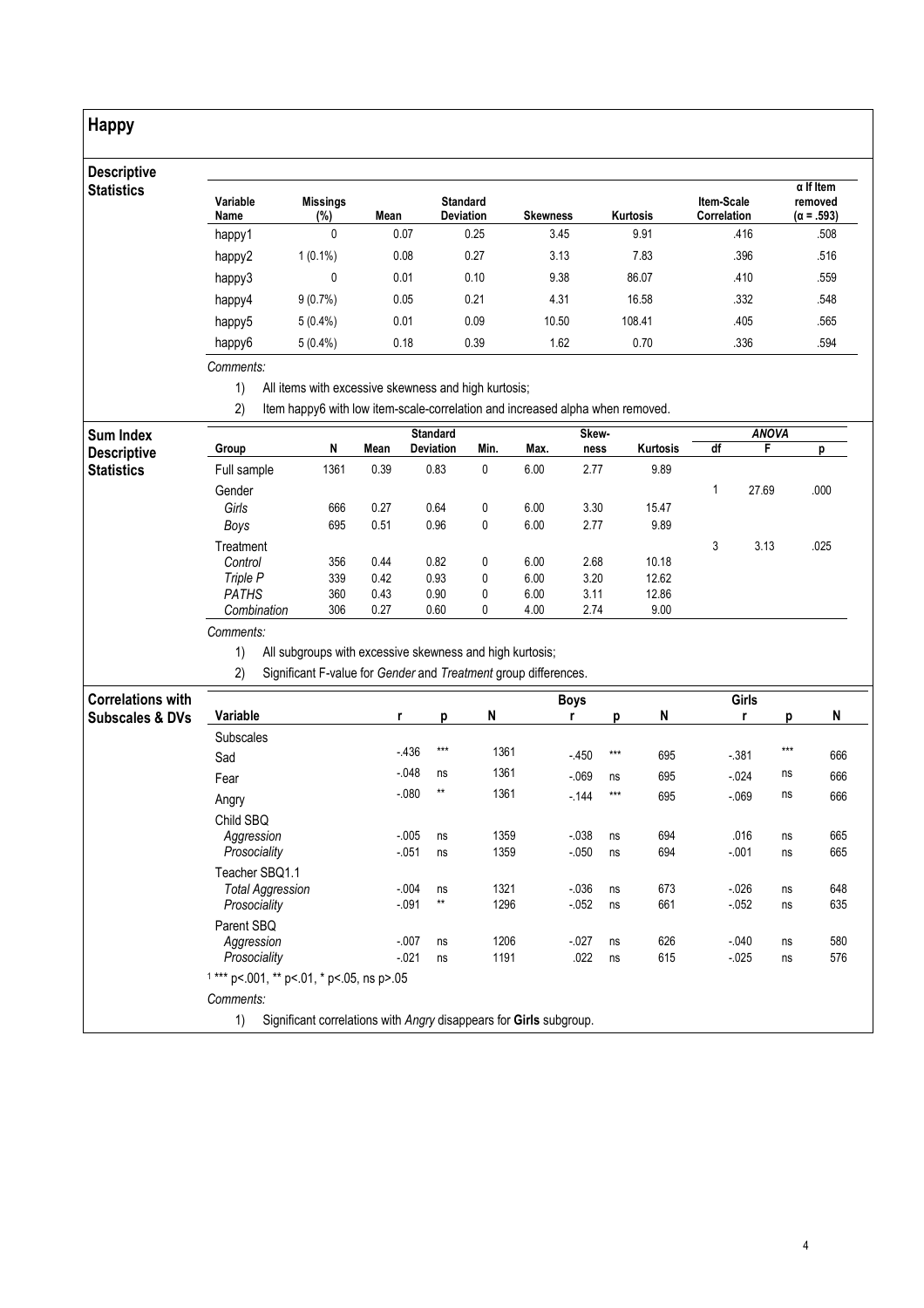## Sad

#### Descriptive **Statistics** Variable Name Missings<br>(%) Mean Standard<br>Deviation Skewness Kurtosis Item-Scale Correlation α If Item removed (α = .490 ) sad1 0 0.61 0.49 -0.45 -1.80 .301 .416 sad2 1 (0.1%) 0.45 0.50 0.21 -1.96 .267 .267 .434 sad3 0 0.40 0.49 0.39 -1.85 .247 .445 sad4 9 (0.7%) 0.44 0.50 0.25 -1.94 .171 .485 sad5 5 (0.4%) 0.44 0.50 0.26 -1.94 .219 .460 sad6 5 (0.4%) 0.59 0.50 -0.35 -1.88 .286 .224 .424

Comments: 1) All items with low kurtosis.

| Sum Index          |              |      |      | <b>Standard</b>  |      |      | Skew-   |          |    | <b>ANOVA</b> |      |
|--------------------|--------------|------|------|------------------|------|------|---------|----------|----|--------------|------|
| <b>Descriptive</b> | Group        | N    | Mean | <b>Deviation</b> | Min. | Max. | ness    | Kurtosis | df |              |      |
| <b>Statistics</b>  | Full sample  | 1361 | 2.92 | 1.57             | 0    | 6.00 | $-0.09$ | $-0.70$  |    |              |      |
|                    | Gender       |      |      |                  |      |      |         |          |    | 116.38       | .000 |
|                    | Girls        | 666  | 3.37 | 1.48             | 0    | 6.00 | $-0.25$ | $-0.45$  |    |              |      |
|                    | Boys         | 695  | 2.48 | 1.54             | 0    | 6.00 | 0.08    | $-0.76$  |    |              |      |
|                    | Treatment    |      |      |                  |      |      |         |          | 3  | 0.30         | .828 |
|                    | Control      | 356  | 2.85 | 1.57             | 0    | 6.00 | $-0.17$ | $-0.63$  |    |              |      |
|                    | Triple P     | 339  | 2.94 | 1.55             | 0    | 6.00 | $-0.09$ | $-0.63$  |    |              |      |
|                    | <b>PATHS</b> | 360  | 2.92 | 1.59             | 0    | 6.00 | $-0.06$ | $-0.77$  |    |              |      |
|                    | Combination  | 306  | 2.96 | 1.59             | 0    | 6.00 | $-0.04$ | $-0.77$  |    |              |      |

## Comments:

1) Significant F-value for Gender group differences.

| <b>Correlations with</b>   |                                            |                                                                                                                     |       |      | <b>Boys</b> |         |     | Girls  |          |     |  |  |  |
|----------------------------|--------------------------------------------|---------------------------------------------------------------------------------------------------------------------|-------|------|-------------|---------|-----|--------|----------|-----|--|--|--|
| <b>Subscales &amp; DVs</b> | Variable                                   | r                                                                                                                   | р     | N    |             | n       | N   |        | D        | N   |  |  |  |
|                            | <b>Subscales</b>                           |                                                                                                                     |       |      |             |         |     |        |          |     |  |  |  |
|                            | Happy                                      | $-436$                                                                                                              | $***$ | 1361 | $-450$      | ***     | 695 | $-381$ | $***$    | 666 |  |  |  |
|                            | Fear                                       | $-241$                                                                                                              | $***$ | 1361 | $-156$      | ***     | 695 | $-344$ | ***      | 666 |  |  |  |
|                            | Angry                                      | $-732$                                                                                                              | $***$ | 1361 | $-685$      | ***     | 695 | $-752$ | $***$    | 666 |  |  |  |
|                            | Child SBQ                                  |                                                                                                                     |       |      |             |         |     |        |          |     |  |  |  |
|                            | Aggression                                 | $-0.94$                                                                                                             | $**$  | 1359 | $-062$      | ns      | 694 | $-087$ | $\star$  | 665 |  |  |  |
|                            | Prosociality                               | .123                                                                                                                | $***$ | 1359 | .091        | $\star$ | 694 | .087   | $^\star$ | 665 |  |  |  |
|                            | Teacher SBQ1.1                             |                                                                                                                     |       |      |             |         |     |        |          |     |  |  |  |
|                            | <b>Total Aggression</b>                    | $-078$                                                                                                              | $**$  | 1321 | $-0.004$    | ns      | 673 | $-048$ | ns       | 648 |  |  |  |
|                            | Prosociality                               | .156                                                                                                                | $***$ | 1296 | .136        | ***     | 661 | .010   | ns       | 635 |  |  |  |
|                            | Parent SBQ                                 |                                                                                                                     |       |      |             |         |     |        |          |     |  |  |  |
|                            | Aggression                                 | $-0.92$                                                                                                             | $**$  | 1206 | $-079$      | $\star$ | 626 | $-009$ | ns       | 580 |  |  |  |
|                            | Prosociality                               | .112                                                                                                                | $***$ | 1191 | .081        | $\star$ | 615 | .048   | ns       | 576 |  |  |  |
|                            | $1***$ p<.001, ** p<.01, * p<.05, ns p>.05 |                                                                                                                     |       |      |             |         |     |        |          |     |  |  |  |
|                            | Comments:                                  |                                                                                                                     |       |      |             |         |     |        |          |     |  |  |  |
|                            | 1)<br>subgroup;                            | Significant correlations with Teacher SBQ Prosociality, Parent SBQ Prosociality and Aggression disappears for Girls |       |      |             |         |     |        |          |     |  |  |  |
|                            | 2)                                         | Significant correlation with Child SBQ Aggression disappears for Boys subgroup.                                     |       |      |             |         |     |        |          |     |  |  |  |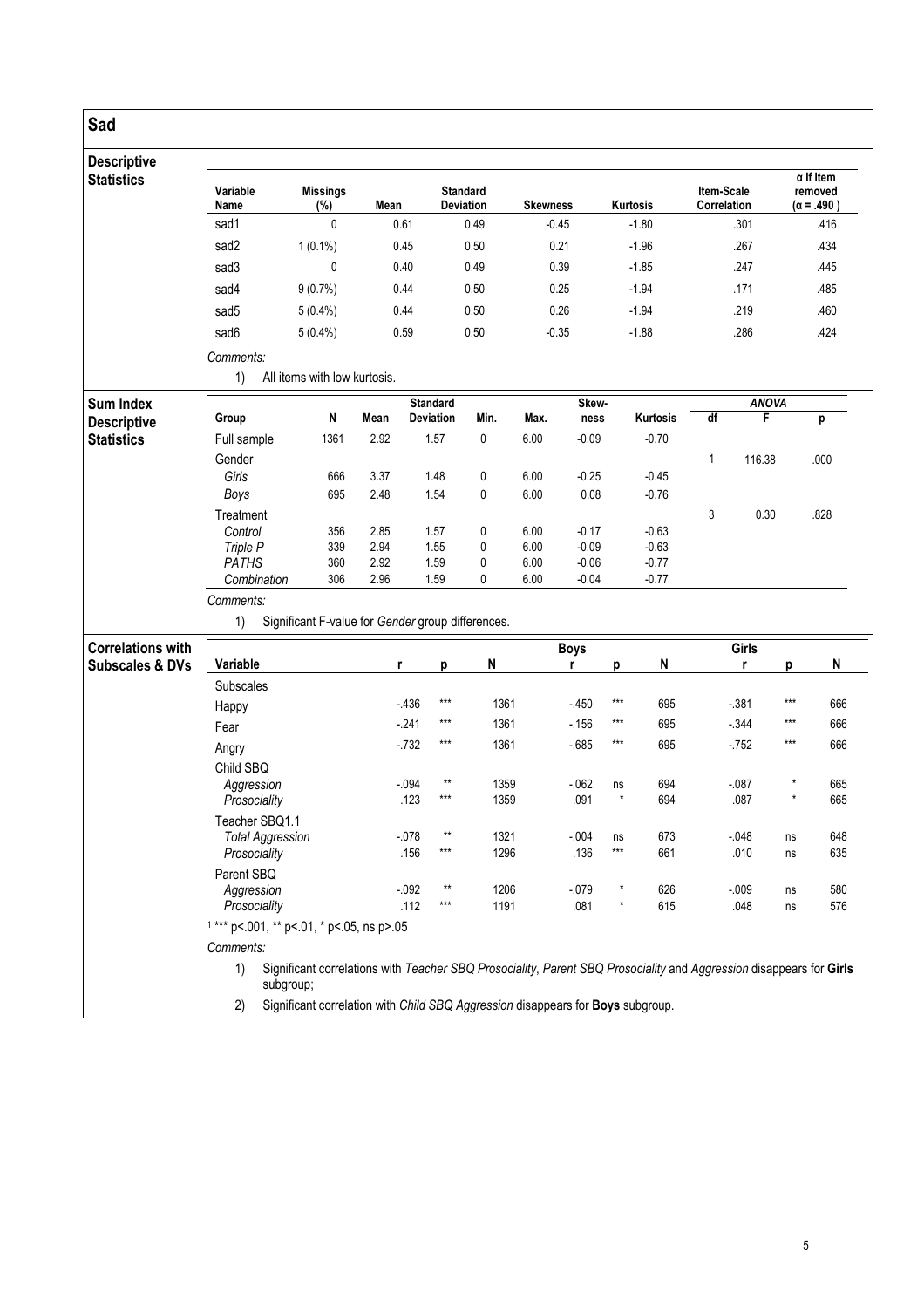## Fear

### Descripti **Statistics**

| Variable<br>Name  | <b>Missings</b><br>(%) | Mean | <b>Standard</b><br><b>Deviation</b> | <b>Skewness</b> | Kurtosis | Item-Scale<br><b>Correlation</b> | $\alpha$ If Item<br>removed<br>$(\alpha = .130)$ |
|-------------------|------------------------|------|-------------------------------------|-----------------|----------|----------------------------------|--------------------------------------------------|
| fear1             | 0                      | 0.07 | 0.25                                | 3.45            | 9.91     | .107                             | .060                                             |
| fear <sub>2</sub> | $1(0.1\%)$             | 0.03 | 0.16                                | 6.09            | 35.16    | .031                             | .126                                             |
| fear <sub>3</sub> | 0                      | 0.05 | 0.22                                | 4.14            | 15.13    | .055                             | .109                                             |
| fear4             | $9(0.7\%)$             | 0.36 | 0.48                                | 0.59            | $-1.66$  | .041                             | .176                                             |
| fear <sub>5</sub> | $5(0.4\%)$             | 0.03 | 0.17                                | 5.65            | 29.91    | .025                             | .129                                             |
| fear <sub>6</sub> | $5(0.4\%)$             | 0.04 | 0.20                                | 4.66            | 19.77    | .095                             | .084                                             |

### Comments:

1) All items except fear4 with excessive skewness and high kurtosis, item fear4 with low kurtosis;

2) Low item-scale-correlation, low alpha value.

| Sum Index          |              |      |      | <b>Standard</b>  |      |      | <b>Skew</b> |                                                                                                       |    | <b>ANOVA</b> |      |
|--------------------|--------------|------|------|------------------|------|------|-------------|-------------------------------------------------------------------------------------------------------|----|--------------|------|
| <b>Descriptive</b> | Group        | N    | Mean | <b>Deviation</b> | Min. | Max. | ness        | Kurtosis                                                                                              | df |              |      |
| Statistics         | Full sample  | 1361 | 0.57 | 0.70             | 0    | 4.00 | 1.13        | 1.36                                                                                                  |    |              |      |
|                    | Gender       |      |      |                  |      |      |             |                                                                                                       |    | 0.28         | .599 |
|                    | Girls        | 666  | 0.56 | 0.70             | 0    | 4.00 | 1.17        | 1.31                                                                                                  |    |              |      |
|                    | Boys         | 695  | 0.58 | 0.69             | 0    | 4.00 | 1.10        | 1.43                                                                                                  |    |              |      |
|                    | Treatment    |      |      |                  |      |      |             |                                                                                                       | 3  | 1.02         | .381 |
|                    | Control      | 356  | 0.57 | 0.68             | 0    | 4.00 | 1.11        | 1.54                                                                                                  |    |              |      |
|                    | Triple P     | 339  | 0.52 | 0.65             | 0    | 3.00 | 1.00        | 0.47                                                                                                  |    |              |      |
|                    | <b>PATHS</b> | 360  | 0.58 | 0.73             | 0    | 3.00 | 1.11        | 0.71                                                                                                  |    |              |      |
|                    | Combination  | 306  | 0.61 | 0.72             | 0    | 4.00 | 1.26        | 2.47                                                                                                  |    |              |      |
|                    | Comments:    |      |      |                  |      |      |             |                                                                                                       |    |              |      |
|                    |              |      |      |                  |      |      |             | 1) All subgroups with excessive skewness, all subgroups except Triple P and PATHS with high kurtosis. |    |              |      |

| <b>Correlations with</b>   |                                                           |                  |          |              | <b>Boys</b>          |               |            | Girls            |               |            |
|----------------------------|-----------------------------------------------------------|------------------|----------|--------------|----------------------|---------------|------------|------------------|---------------|------------|
| <b>Subscales &amp; DVs</b> | Variable                                                  | r                | р        | N            |                      | n             | N          | r                | D             | N          |
|                            | <b>Subscales</b>                                          |                  |          |              |                      |               |            |                  |               |            |
|                            | Happy                                                     | $-048$           | ns       | 1361         | $-069$               | ns            | 695        | $-0.024$         | ns            | 666        |
|                            | Sad                                                       | $-241$           | $***$    | 1361         | $-156$               | $***$         | 695        | $-0.344$         | $***$         | 666        |
|                            | Angry                                                     | $-189$           | $***$    | 1361         | $-251$               | $***$         | 695        | $-137$           | $***$         | 666        |
|                            | Child SBQ<br>Aggression<br>Prosociality                   | $-003$<br>.037   | ns<br>ns | 1359<br>1359 | .024<br>.068         | ns<br>ns      | 694<br>694 | $-0.035$<br>.005 | ns<br>ns      | 665<br>665 |
|                            | Teacher SBO1.1<br><b>Total Aggression</b><br>Prosociality | $-018$<br>.024   | ns<br>ns | 1321<br>1296 | $-0.016$<br>$-0.018$ | ns<br>ns      | 673<br>661 | $-0.30$<br>.083  | ns<br>$\star$ | 648<br>635 |
|                            | Parent SBQ<br>Aggression<br>Prosociality                  | $-010$<br>$-042$ | ns<br>ns | 1206<br>1191 | .004<br>$-084$       | ns<br>$\star$ | 626<br>615 | $-031$<br>.007   | ns<br>ns      | 580<br>576 |
|                            | $1***$ p<.001, ** p<.01, * p<.05, ns p>.05                |                  |          |              |                      |               |            |                  |               |            |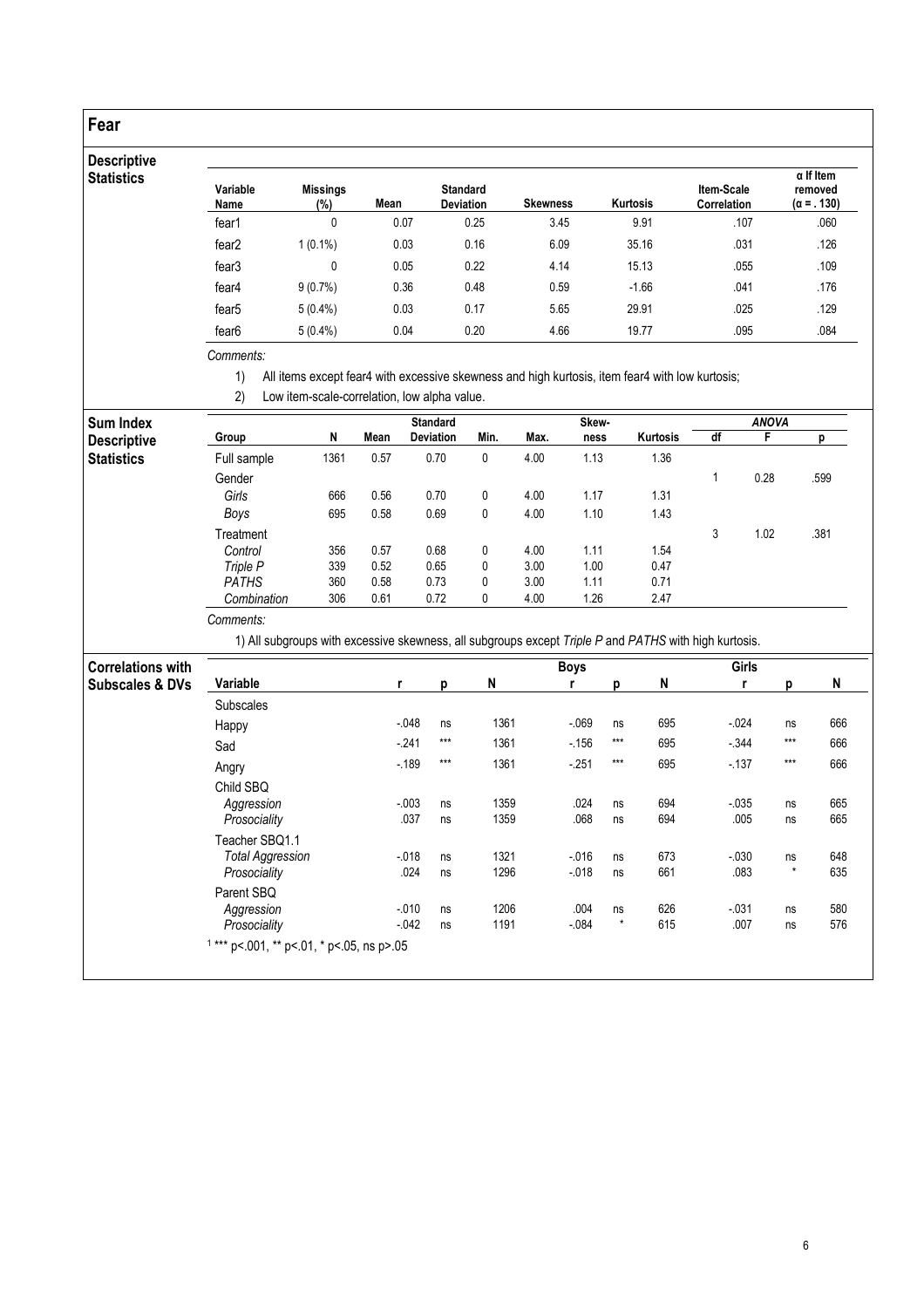## Angry

## Deso

| <b>Descriptive</b><br><b>Statistics</b> | Variable<br>Name | <b>Missings</b><br>$(\%)$ | Mean | <b>Standard</b><br><b>Deviation</b> | <b>Skewness</b> | Kurtosis | Item-Scale<br><b>Correlation</b> | $\alpha$ If Item<br>removed<br>$(\alpha = .417)$ |
|-----------------------------------------|------------------|---------------------------|------|-------------------------------------|-----------------|----------|----------------------------------|--------------------------------------------------|
|                                         | angry1           |                           | 0.25 | 0.43                                | 1.19            | $-0.60$  | .218                             | .362                                             |
|                                         | angry2           | $1(0.1\%)$                | 0.44 | 0.50                                | 0.23            | $-1.95$  | .222                             | .359                                             |
|                                         | angry3           | 0                         | 0.53 | 0.50                                | $-0.13$         | $-1.99$  | .231                             | .352                                             |
|                                         | angry4           | $9(0.7\%)$                | 0.14 | 0.34                                | 2.13            | 2.52     | .159                             | .395                                             |
|                                         | angry5           | $5(0.4\%)$                | 0.52 | 0.50                                | $-0.10$         | $-1.99$  | .207                             | .369                                             |
|                                         | angry6           | $5(0.4\%)$                | 0.18 | 0.38                                | 1.70            | 0.90     | .160                             | .394                                             |

Comments:

1) Item angry4 with excessive skewness and high kurtosis, angry1 and angry6 high skewness, angry2, angry3 and angry5 with low kurtosis.

| <b>Sum Index</b>           |                                                                          |      |        | <b>Standard</b>   |             |      | Skew-       |               |                                                                                                                |         | <b>ANOVA</b>  |      |  |  |
|----------------------------|--------------------------------------------------------------------------|------|--------|-------------------|-------------|------|-------------|---------------|----------------------------------------------------------------------------------------------------------------|---------|---------------|------|--|--|
| <b>Descriptive</b>         | Group                                                                    | N    | Mean   | Deviation         | Min.        | Max. | ness        |               | Kurtosis                                                                                                       | df      | F             | р    |  |  |
| <b>Statistics</b>          | Full sample                                                              | 1361 | 2.35   | 1.37              | 0           | 6.00 | 0.34        |               | $-0.28$                                                                                                        |         |               |      |  |  |
|                            | Gender                                                                   |      |        |                   |             |      |             |               |                                                                                                                | 1       | 70.03         | .000 |  |  |
|                            | Girls                                                                    | 666  | 1.75   | 1.26              | 0           | 6.00 | 0.60        |               | 0.19                                                                                                           |         |               |      |  |  |
|                            | Boys                                                                     | 695  | 2.35   | 1.37              | 0           | 6.00 | 0.34        |               | $-0.28$                                                                                                        |         |               |      |  |  |
|                            | Treatment                                                                |      |        |                   |             |      |             |               |                                                                                                                | 3       | 0.07          | .975 |  |  |
|                            | Control                                                                  | 356  | 2.06   | 1.37              | 0           | 6.00 | 0.40        |               | $-0.21$                                                                                                        |         |               |      |  |  |
|                            | Triple P                                                                 | 339  | 2.06   | 1.36              | $\mathbf 0$ | 6.00 | 0.47        |               | $-0.15$                                                                                                        |         |               |      |  |  |
|                            | <b>PATHS</b>                                                             | 360  | 2.03   | 1.28              | 0           | 6.00 | 0.48        |               | $-0.43$                                                                                                        |         |               |      |  |  |
|                            | Combination                                                              | 306  | 2.07   | 1.40              | 0           | 6.00 | 0.55        |               | $-0.10$                                                                                                        |         |               |      |  |  |
|                            | Comments:                                                                |      |        |                   |             |      |             |               |                                                                                                                |         |               |      |  |  |
|                            | 1) Significant F-value for Gender group differences.                     |      |        |                   |             |      |             |               |                                                                                                                |         |               |      |  |  |
| <b>Correlations with</b>   |                                                                          |      |        |                   |             |      | <b>Boys</b> |               |                                                                                                                | Girls   |               |      |  |  |
| <b>Subscales &amp; DVs</b> | Variable                                                                 |      | r      | p                 | N           |      | r           | p             | N                                                                                                              | r       | p             | N    |  |  |
|                            | Subscales                                                                |      |        |                   |             |      |             |               |                                                                                                                |         |               |      |  |  |
|                            | Happy                                                                    |      | $-080$ | $\star\star\star$ | 1361        |      | $-144$      | $***$         | 695                                                                                                            | $-069$  | ns            | 666  |  |  |
|                            | Sad                                                                      |      | $-732$ | $***$             | 1361        |      | $-685$      | $***$         | 695                                                                                                            | $-752$  | $***$         | 666  |  |  |
|                            | Fear                                                                     |      | $-189$ | $***$             | 1361        |      | $-251$      | $***$         | 695                                                                                                            | $-137$  | $***$         | 666  |  |  |
|                            | Child SBQ                                                                |      |        |                   |             |      |             |               |                                                                                                                |         |               |      |  |  |
|                            | Aggression                                                               |      |        | $***$<br>.119     | 1359        |      | .092        | $\pmb{\star}$ | 694                                                                                                            | .118    | $***$         | 665  |  |  |
|                            | Prosociality                                                             |      | $-122$ | $\star\star\star$ | 1359        |      | $-082$      | $\star$       | 694                                                                                                            | $-113$  | $***$         | 665  |  |  |
|                            | Teacher SBQ1.1                                                           |      |        |                   |             |      |             |               |                                                                                                                |         |               |      |  |  |
|                            | <b>Total Aggression</b>                                                  |      |        | $***$<br>.099     | 1321        |      | .031        | ns            | 673                                                                                                            | .095    | $\pmb{\star}$ | 648  |  |  |
|                            | Prosociality                                                             |      | $-128$ | $***$             | 1296        |      | $-0.090$    | $\star$       | 661                                                                                                            | $-0.34$ | ns            | 635  |  |  |
|                            | Parent SBQ                                                               |      |        |                   |             |      |             |               |                                                                                                                |         |               |      |  |  |
|                            | Aggression                                                               |      | .121   | $***$             | 1206        |      | .116        | $***$         | 626                                                                                                            | .047    | ns            | 580  |  |  |
|                            | $^{\star\star}$<br>1191<br>$-087$<br>$-053$<br>615<br>Prosociality<br>ns |      |        |                   |             |      |             |               |                                                                                                                | $-0.44$ | ns            | 576  |  |  |
|                            | $1***$ p<.001, ** p<.01, * p<.05, ns p>.05                               |      |        |                   |             |      |             |               |                                                                                                                |         |               |      |  |  |
|                            | Comments:                                                                |      |        |                   |             |      |             |               |                                                                                                                |         |               |      |  |  |
|                            | 1)                                                                       |      |        |                   |             |      |             |               | Significant correlations with Teacher SBQ Prosociality and Parent SBQ Aggression disappear for Girls subgroup; |         |               |      |  |  |

2) Significant correlation with Teacher SBQ total Aggression disappears for Boys subgroup.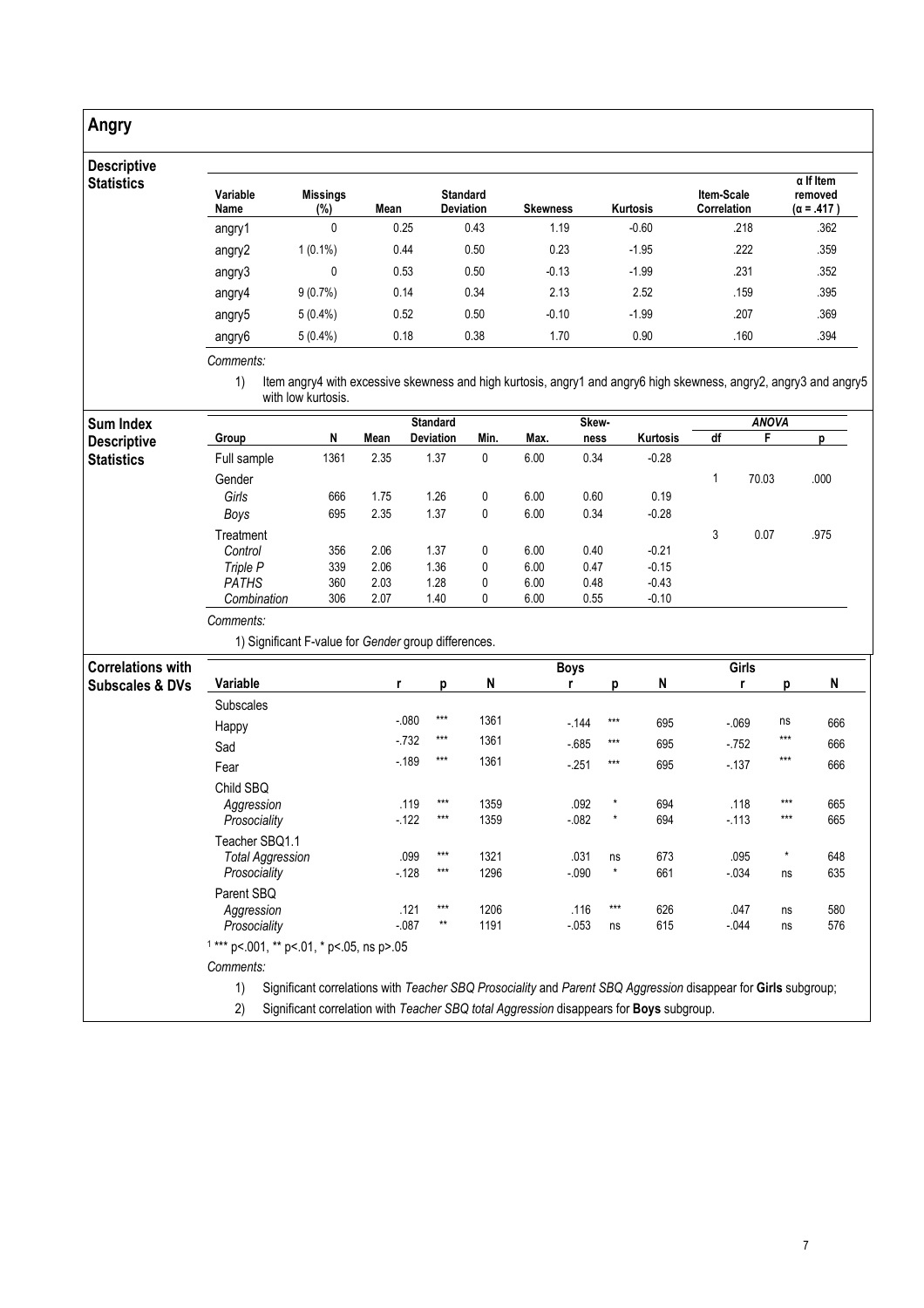# Problem solving& Number of solutions

## **Quantity**

| Number of<br><b>Solutions</b> | <b>Valid answers</b>   |             |       |                                       |                |          |                        |                         |        |                        |      |
|-------------------------------|------------------------|-------------|-------|---------------------------------------|----------------|----------|------------------------|-------------------------|--------|------------------------|------|
|                               | Number of<br>solutions | <b>Boys</b> | Girls |                                       | Total          |          | Number of<br>solutions | <b>Boys</b>             | Girls  | Total                  |      |
|                               | 1                      |             |       |                                       |                | 14       |                        | 27                      | 48     | 75 (5.5%)              |      |
|                               | 2                      | 1           |       | $\pmb{0}$                             | $1(0.1\%)$     |          | 15                     |                         | 22     | 47 (3.5%)              |      |
|                               | 3                      | 0           |       | 1                                     | $1(0.1\%)$     |          | 16                     | 20                      | 15     | 35 (2.6%)              |      |
|                               | $\overline{4}$         | 1           |       | 4                                     | $5(0.4\%)$     | 17       |                        | 16                      | 13     | 29 (2.1%)              |      |
|                               | 5                      | 11          |       | 9                                     | 20 (1.5%)      | 18       |                        | 6                       | 10     | 16 (1.2%)              |      |
|                               | 6<br>$\overline{7}$    | 91<br>75    |       | 75<br>166 (12.2%)<br>59<br>134 (9.9%) |                | 19<br>20 |                        | 5<br>4                  | 7<br>7 | 12 (0.9%)<br>11 (0.8%) |      |
|                               | 8                      | 67          |       | 63<br>130 (9.6%)                      |                | 21       |                        | 2                       | 0      | $2(0.1\%)$             |      |
|                               | 9                      | 50          |       | 74<br>134 (9.9%)                      |                | 22       |                        | $\overline{\mathbf{c}}$ | 4      | $6(0.4\%)$             |      |
|                               | 10                     | 66          |       | 75<br>124 (9.1%)                      |                | 23       |                        | 1                       | 2      | $3(0.2\%)$             |      |
|                               | 11                     | 82          |       | 87<br>141 (10.4%)                     |                | 24       |                        | 3                       | 2      | $5(0.4\%)$             |      |
|                               | 12                     | 85          |       | 64<br>149 (11.0%)                     |                | 25       |                        |                         |        |                        |      |
|                               | 13                     | 53          |       | 44                                    | 97 (7.1%)      |          |                        |                         |        |                        |      |
| Sum Index                     |                        |             |       | <b>Standard</b>                       |                |          | Skew-                  |                         |        | <b>ANOVA</b>           |      |
| <b>Descriptive</b>            | Group                  | N           | Mean  | Deviation                             | Min.           | Max.     | ness                   | Kurtosis                | df     | F                      | р    |
| <b>Statistics</b>             | Full sample            | 1358        | 10.47 | 3.58                                  | $\overline{2}$ | 24       | 0.79                   | 0.73                    |        |                        |      |
|                               | Gender                 |             |       |                                       |                |          |                        |                         | 1      | 0.79                   | .374 |
|                               | Girls                  | 665         | 10.56 | 3.62                                  | 3              | 24       | 0.81                   | 0.71                    |        |                        |      |
|                               | Boys                   | 693         | 10.39 | 3.56                                  | $\overline{2}$ | 24       | 0.77                   | 0.74                    |        |                        |      |
|                               | Treatment              |             |       |                                       |                |          |                        |                         | 3      | 11.62                  | .000 |
|                               | Control                | 356         | 9.60  | 3.15                                  | 5              | 22       | 0.97                   | 1.20                    |        |                        |      |
|                               | Triple P               | 338         | 10.49 | 3.49                                  | 4              | 22       | 0.57                   | 0.24                    |        |                        |      |
|                               | <b>PATHS</b>           | 358         | 11.12 | 3.52                                  | 3              | 24       | 0.48                   | 0.26                    |        |                        |      |
|                               | Combination            | 306         | 10.90 | 4.00                                  | $\overline{2}$ | 24       | 1.02                   | 1.21                    |        |                        |      |
|                               | Interviewer            |             |       |                                       |                |          |                        |                         | 26     | 2.68                   | .000 |
|                               | Total                  | 1214        | 10.45 | 3.57                                  | 4              | 24       | 0.83                   | 0.80                    |        |                        |      |
|                               | Min                    |             |       |                                       |                |          |                        |                         |        |                        |      |
|                               | P.Brandao              | 74          | 9.80  | 3.34                                  | 4              | 24       | 1.38                   | 3.53                    |        |                        |      |
|                               | J.Hurst                | 94          | 10.37 | 3.30                                  | 4              | 18       | 0.15                   | $-0.84$                 |        |                        |      |
|                               | E.Sokoli               | 24          | 9.38  | 3.50                                  | 4              | 17       | 0.80                   | $-0.05$                 |        |                        |      |
|                               | Max                    |             |       |                                       |                |          |                        |                         |        |                        |      |
|                               | P.Brandao              | 74          | 9.80  | 3.34                                  | 4              | 24       | 1.38                   | 3.53                    |        |                        |      |
|                               | U.Meidert              | 89          | 12.90 | 3.68                                  | 6              | 24       | 0.59                   | 1.18                    |        |                        |      |
|                               | N.Shajiei              | 94          | 10.23 | 3.72                                  | 6              | 24       | 1.23                   | 1.99                    |        |                        |      |
|                               | M.Kalanderi            | 50          | 11.08 | 3.94                                  | 6              | 24       | 0.81                   | 0.96                    |        |                        |      |
|                               | Comments:              |             |       |                                       |                |          |                        |                         |        |                        |      |

1) Control and Combination subgroups with high kurtosis, Combination subgroup with excessive skewness;

2) Significant F-value for Treatment group and interviewer differences

| <b>Correlations with</b>   |                                                                                                             |              |                  |              | <b>Boys</b>  |             |            | Girls            |                  |            |
|----------------------------|-------------------------------------------------------------------------------------------------------------|--------------|------------------|--------------|--------------|-------------|------------|------------------|------------------|------------|
| <b>Subscales &amp; DVs</b> | Variable                                                                                                    | r            | D                | N            |              |             | N          |                  |                  | N          |
|                            | Number of solutions                                                                                         |              |                  |              |              |             |            |                  |                  |            |
|                            | Child SBO<br>Aggression<br>Prosociality                                                                     | .084<br>.111 | $***$<br>$***$   | 1356<br>1356 | .067<br>.130 | ns<br>$***$ | 692<br>692 | .106<br>.085     | $***$<br>$\star$ | 664<br>664 |
|                            | Teacher SBO1.1<br><b>Total Aggression</b><br>Prosociality                                                   | .042<br>.029 | ns<br>ns         | 1319<br>1294 | .003<br>.072 | ns<br>ns    | 671<br>659 | .112<br>$-0.031$ | $***$<br>ns      | 648<br>635 |
|                            | Parent SBQ<br>Aggression<br>Prosociality                                                                    | .037<br>.066 | ns<br>$^{\star}$ | 1203<br>1188 | .035<br>.032 | ns<br>ns    | 624<br>613 | .049<br>.098     | ns<br>$\star$    | 579<br>575 |
|                            | $1***$ p<.001, ** p<.01, * p<.05, ns p>.05                                                                  |              |                  |              |              |             |            |                  |                  |            |
|                            | Comments:                                                                                                   |              |                  |              |              |             |            |                  |                  |            |
|                            | Significant correlation with Child SBQ Aggression and Parent SBQ Prosociality disappears for Boys subgroup. |              |                  |              |              |             |            |                  |                  |            |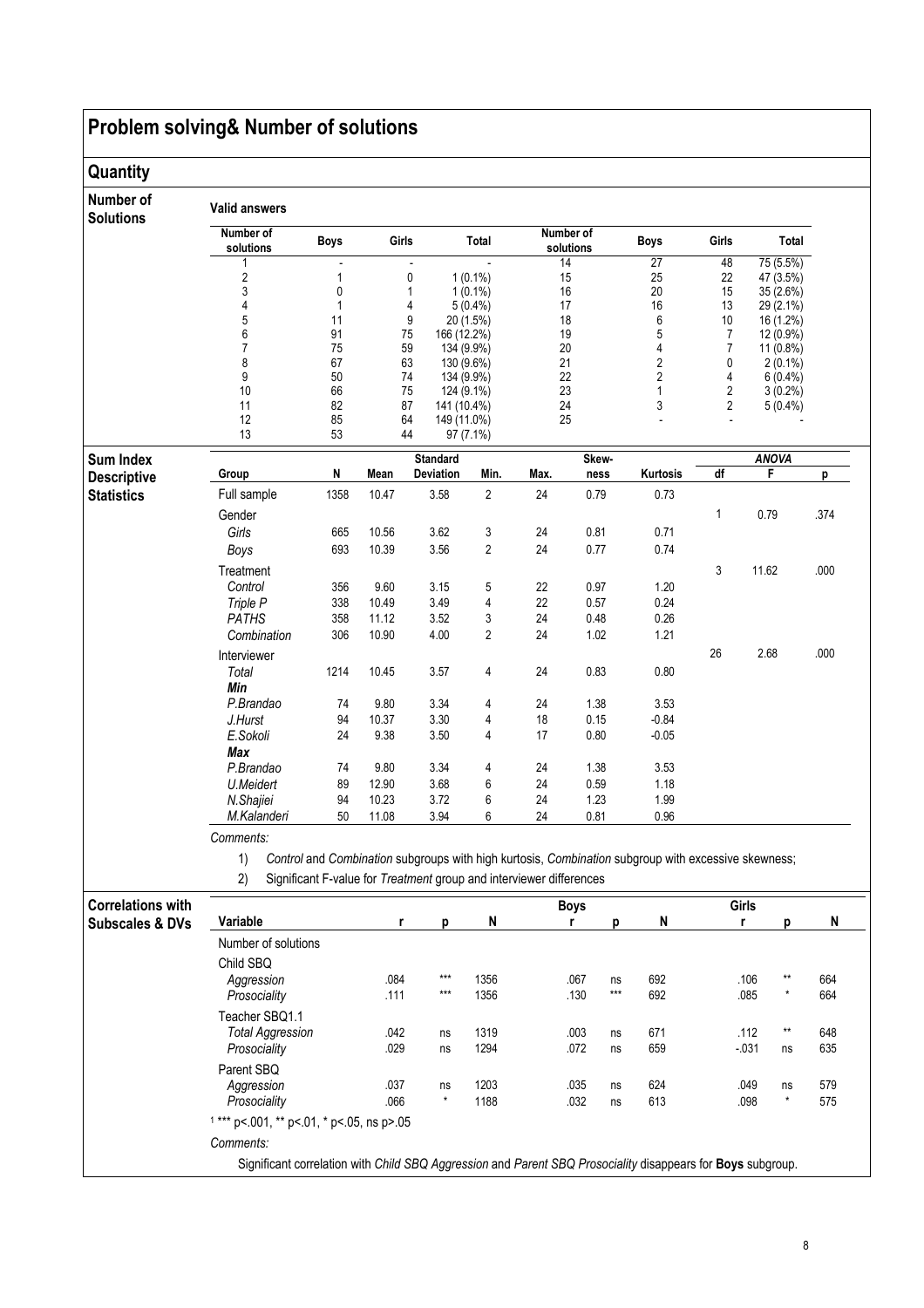| Quality                 |                                                                    |         |                |        |
|-------------------------|--------------------------------------------------------------------|---------|----------------|--------|
| <b>Factor Analysis</b>  | Solutions: Quality                                                 |         |                |        |
| <b>Method</b>           | PCA with VARIMAX rotation<br>$\bullet$                             |         |                |        |
|                         | Extraction criterion: Eigenvalues > 1<br>٠                         |         |                |        |
|                         | Only loadings > .42 are displayed                                  |         |                |        |
| <b>Rotated</b>          |                                                                    |         |                |        |
| <b>Component Matrix</b> |                                                                    |         | Components     |        |
|                         |                                                                    | 1       | $\overline{2}$ | 3      |
|                         | Aggressive                                                         | .878    |                |        |
|                         | Competent                                                          | $-.908$ |                |        |
|                         | Passive                                                            | .434    |                |        |
|                         | Intervention Authorithy                                            |         | .899           |        |
|                         | Punishment Authorithy                                              |         |                | .837   |
|                         | Irrelevant                                                         |         |                | $-471$ |
|                         | Comments:                                                          |         |                |        |
|                         | 1)<br>Only first answer categories for each situation are analyzed |         |                |        |
| Component               | 1 - Aggressive/Competent/Passive<br>٠                              |         |                |        |
| Labels                  | 2 - Punishment Authority/Irrelevant                                |         |                |        |
|                         | 3 - Intervention Authority                                         |         |                |        |
|                         |                                                                    |         |                |        |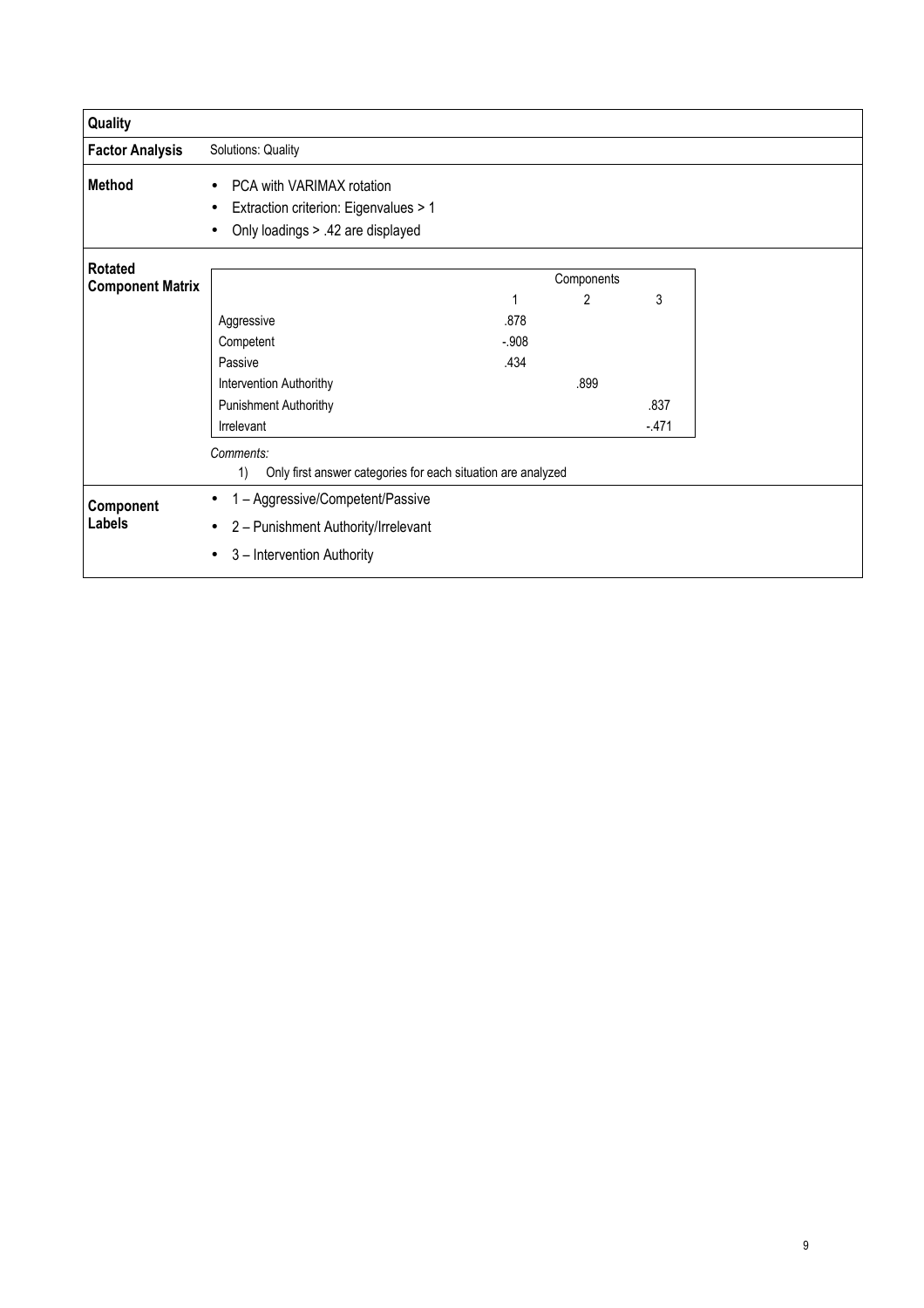## Aggressive

### Descripti **Statistics**

| Variable<br>Name | <b>Missings</b><br>(%) | Mean | <b>Standard</b><br><b>Deviation</b> | <b>Skewness</b> | <b>Kurtosis</b> | Item-Scale<br>Correlation | $\alpha$ If Item<br>removed<br>$(\alpha = .511)$ |
|------------------|------------------------|------|-------------------------------------|-----------------|-----------------|---------------------------|--------------------------------------------------|
| K2250_2a         | 8<br>$(0.6\%)$         | 0.08 | 0.28                                | 3.00            | 6.99            | .346                      | .427                                             |
| K2350_2a         | 5<br>$(0.4\%)$         | 0.04 | 0.19                                | 4.76            | 20.71           | .284                      | .469                                             |
| K2450_2a         | 19<br>$(1.4\%)$        | 0.27 | 0.44                                | 1.02            | $-0.96$         | .317                      | .451                                             |
| K2550_2a         | (0.4% )                | 0.03 | 0.17                                | 5.64            | 29.89           | .212                      | .495                                             |
| K2650 2a         | $(0.4\%)$              | 0.20 | 0.40                                | 1.53            | 0.33            | .317                      | .439                                             |
| K2750_2a         | 52<br>(3.8%)           | 0.06 | 0.23                                | 3.88            | 13.05           | .199                      | .494                                             |

Comments:

1) All items with excessive skewness;

2) K2250\_2a, K2350\_2a, K2550\_2a, K2750\_2a with high kurtosis.

| Sum Index          |              |      |      | <b>Standard</b> |      |      | Skew- |          |    | <b>ANOVA</b> |      |
|--------------------|--------------|------|------|-----------------|------|------|-------|----------|----|--------------|------|
| <b>Descriptive</b> | Group        | N    | Mean | Deviation       | Min. | Max. | ness  | Kurtosis | df |              |      |
| <b>Statistics</b>  | Full sample  | 1358 | 0.67 | 0.97            | 0    | 6    | 1.74  | 3.56     |    |              |      |
|                    | Gender       |      |      |                 |      |      |       |          |    | 40.46        | .000 |
|                    | Girls        | 665  | 0.50 | 0.83            | 0    | 6    | 2.00  | 5.02     |    |              |      |
|                    | Boys         | 693  | 0.83 | 1.07            | 0    | 6    | 1.50  | 2.49     |    |              |      |
|                    | Treatment    |      |      |                 |      |      |       |          | 3  | 1.07         | .359 |
|                    | Control      | 356  | 0.68 | 1.01            | 0    | 5    | 1.55  | 1.93     |    |              |      |
|                    | Triple P     | 338  | 0.60 | 0.89            | 0    | 6    | 1.91  | 5.19     |    |              |      |
|                    | <b>PATHS</b> | 358  | 0.73 | 0.99            | 0    | 6    | 1.57  | 2.90     |    |              |      |
|                    | Combination  | 306  | 0.68 | 1.01            | 0    | 6    | 2.01  | 5.02     |    |              |      |

Comments:

1) All subgroups with excessive skewness and high kurtosis;

2) Significant F-value for Gender group differences

| <b>Correlations with</b>   |                                            |         |          |      | <b>Boys</b> |         |     | Girls    |       |     |
|----------------------------|--------------------------------------------|---------|----------|------|-------------|---------|-----|----------|-------|-----|
| <b>Subscales &amp; DVs</b> | Variable                                   | r       | p        | N    |             | n       | N   |          | Ŋ     | N   |
|                            | Subscales                                  |         |          |      |             |         |     |          |       |     |
|                            | Competent                                  | $-680$  | $***$    | 1358 | $-711$      | $***$   | 693 | .607     | $***$ | 665 |
|                            | PunishmentAuthority                        | .009    | ns       | 1358 | .009        | ns      | 693 | $-0.006$ | ns    | 665 |
|                            | <b>InterventionAuthority</b>               | $-0.94$ | **       | 1358 | $-116$      | $***$   | 693 | $-075$   | ns    | 665 |
|                            | Passive                                    | .025    | ns       | 1358 | .033        | ns      | 693 | $-0.026$ | ns    | 665 |
|                            | Irrelevant                                 | $-007$  | ns       | 1358 | .043        | ns      | 693 | $-083$   | *     | 665 |
|                            | Number of solutions                        | .204    | $***$    | 1358 | .171        | ***     | 693 | .270     | $***$ | 665 |
|                            | Child SBQ                                  |         |          |      |             |         |     |          |       |     |
|                            | Aggression                                 | .151    | $***$    | 1356 | .154        | $***$   | 692 | .122     | $**$  | 664 |
|                            | Prosociality                               | $-0.94$ | $**$     | 1356 | $-076$      | $\star$ | 692 | $-066$   | ns    | 664 |
|                            | Teacher SBQ1.1                             |         |          |      |             |         |     |          |       |     |
|                            | Total Aggression                           | .064    | $^\star$ | 1319 | .023        | ns      | 671 | .048     | ns    | 648 |
|                            | Prosociality                               | $-0.92$ | $***$    | 1294 | $-025$      | ns      | 659 | $-077$   | ns    | 635 |
|                            | Parent SBQ                                 |         |          |      |             |         |     |          |       |     |
|                            | Aggression                                 | .047    | ns       | 1203 | .051        | ns      | 624 | $-0.035$ | ns    | 579 |
|                            | Prosociality                               | $-032$  | ns       | 1188 | $-011$      | ns      | 613 | .010     | ns    | 575 |
|                            | $1***$ p<.001, ** p<.01, * p<.05, ns p>.05 |         |          |      |             |         |     |          |       |     |
|                            | Comments:                                  |         |          |      |             |         |     |          |       |     |

1) Significant correlations with InterventionAuthority and Child SBQ Prosociality disappear for Girls subgroup;

2) Significant correlations with Teacher SBQ Aggression and Prosociality get insicnificant after division in Boys and Girls subgroups.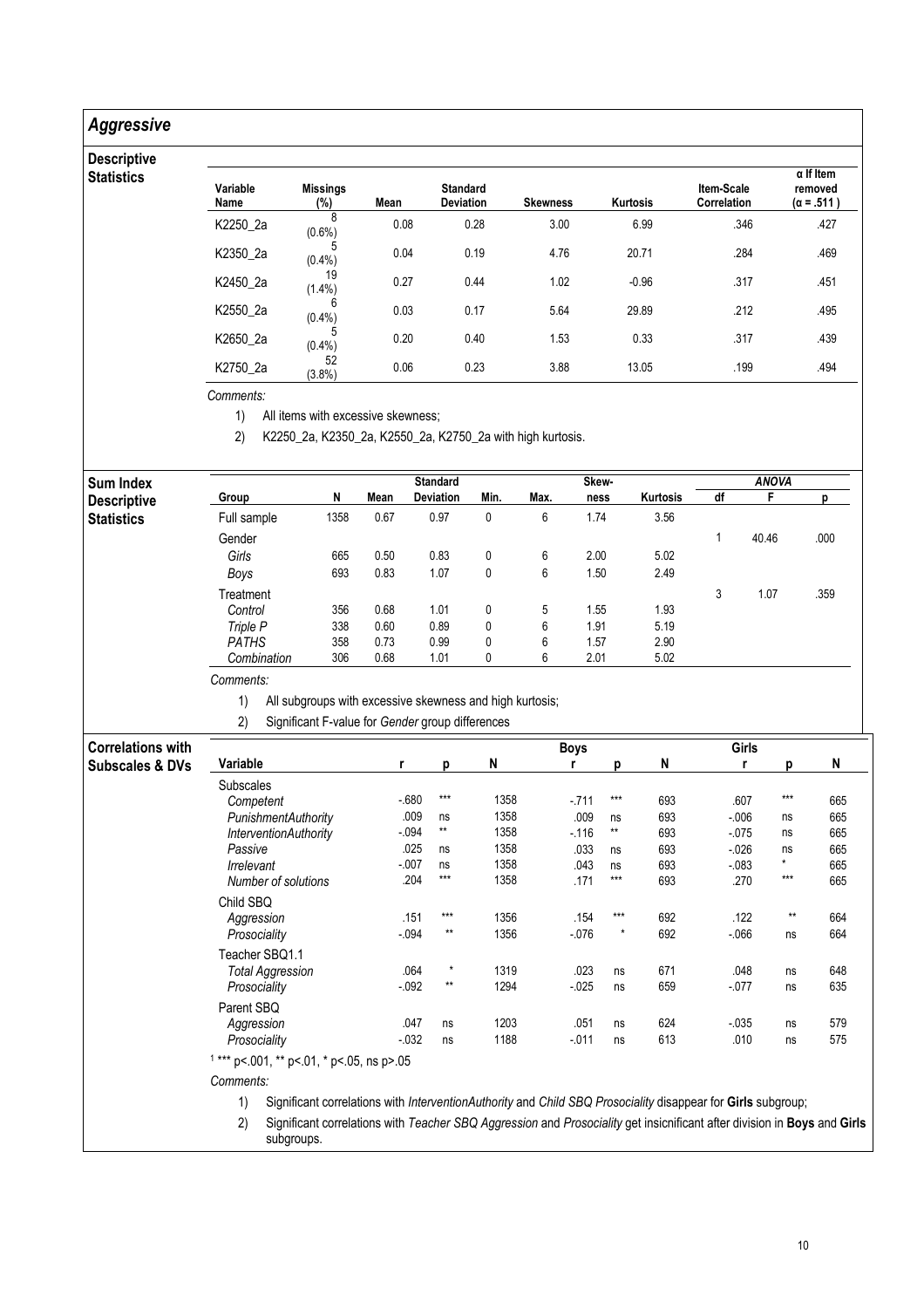## **Competent**

### Descrip

| <b>Descriptive</b> |                  |                           |      |                                     |                 |                 |                           |                                                  |
|--------------------|------------------|---------------------------|------|-------------------------------------|-----------------|-----------------|---------------------------|--------------------------------------------------|
| <b>Statistics</b>  | Variable<br>Name | <b>Missings</b><br>$(\%)$ | Mean | <b>Standard</b><br><b>Deviation</b> | <b>Skewness</b> | <b>Kurtosis</b> | Item-Scale<br>Correlation | $\alpha$ If Item<br>removed<br>$(\alpha = .581)$ |
|                    | K2250_2k         | 8<br>$(0.6\%)$            | 0.81 | 0.39                                | $-1.56$         | 0.55            | .381                      | .508                                             |
|                    | K2350_2k         | 5<br>(0.4%                | 0.90 | 0.31                                | $-2.60$         | 4.76            | .355                      | .527                                             |
|                    | K2450_2k         | 19<br>$(1.4\%)$           | 0.53 | 0.50                                | $-0.12$         | $-2.00$         | .342                      | .530                                             |
|                    | K2550_2k         | 6<br>(0.4% )              | 0.93 | 0.25                                | $-3.51$         | 10.34           | .197                      | .578                                             |
|                    | K2650_2k         | (0.4% )                   | 0.69 | 0.46                                | $-0.82$         | $-1.32$         | .394                      | .498                                             |
|                    | K2750_2k         | 52<br>(3.8%)              | 0.80 | 0.40                                | $-1.21$         | 0.27            | .263                      | .559                                             |

Comments:

1) K2250\_2k, K2350\_2k, K2550\_2k, K2750\_2k with low skewness;

2) K2350\_2k, K2550\_2k with high kurtosis;

3) K2450\_2k, K2650\_2k with low kurtosis.

| <b>Sum Index</b>   |              |      |      | <b>Standard</b>  |      |      | Skew-   |          |    | <b>ANOVA</b> |      |
|--------------------|--------------|------|------|------------------|------|------|---------|----------|----|--------------|------|
| <b>Descriptive</b> | Group        | N    | Mean | <b>Deviation</b> | Min. | Max. | ness    | Kurtosis | df |              |      |
| <b>Statistics</b>  | Full sample  | 1358 | 4.62 | 1.35             | 0    | 6    | $-0.92$ | 0.25     |    |              |      |
|                    | Gender       |      |      |                  |      |      |         |          |    | 42.39        | .000 |
|                    | Girls        | 665  | 4.86 | 1.21             | 0    | 6    | $-1.02$ | 0.54     |    |              |      |
|                    | Boys         | 693  | 4.39 | 1.43             | 0    | 6    | $-0.77$ | $-0.09$  |    |              |      |
|                    | Treatment    |      |      |                  |      |      |         |          | 3  | 0.44         | .723 |
|                    | Control      | 356  | 4.56 | 1.44             | 0    | 6    | $-0.86$ | $-0.01$  |    |              |      |
|                    | Triple P     | 338  | 4.63 | 1.32             | 0    | 6    | $-0.88$ | 0.16     |    |              |      |
|                    | <b>PATHS</b> | 358  | 4.67 | 1.34             | 0    | 6    | $-0.98$ | 0.31     |    |              |      |
|                    | Combination  | 306  | 4.63 | 1.27             | 0    | 6    | $-1.00$ | 0.67     |    |              |      |

### Comments:

1) Girls and Combination subgroups with low skewness;

2) Significant F-value for Gender group differences.

| <b>Correlations with</b>   |                              |          |         |      | <b>Boys</b> |         |     | Girls    |         |     |
|----------------------------|------------------------------|----------|---------|------|-------------|---------|-----|----------|---------|-----|
| <b>Subscales &amp; DVs</b> | Variable                     |          | p       | N    |             | n       | N   |          | D       | N   |
|                            | <b>Subscales</b>             |          |         |      |             |         |     |          |         |     |
|                            | Aggressive                   | $-680$   | $**$    | 1358 | $-711$      | $***$   | 693 | .607     | $***$   | 665 |
|                            | PunishmentAuthority          | $-151$   | ***     | 1358 | $-170$      | $***$   | 693 | $-108$   | $**$    | 665 |
|                            | <b>InterventionAuthority</b> | $-419$   | $***$   | 1358 | $-357$      | $***$   | 693 | $-508$   | $***$   | 665 |
|                            | Passive                      | $-466$   | $***$   | 1358 | $-469$      | $***$   | 693 | $-445$   | $***$   | 665 |
|                            | Irrelevant                   | $-213$   | $***$   | 1358 | $-216$      | $***$   | 693 | $-211$   | $***$   | 665 |
|                            | Number of solutions          | $-047$   | ns      | 1358 | $-0.19$     | ns      | 693 | $-0.093$ | $\star$ | 665 |
|                            | Child SBO                    |          |         |      |             |         |     |          |         |     |
|                            | Aggression                   | $-097$   | $***$   | 1356 | $-119$      | $***$   | 692 | $-.040$  | ns      | 664 |
|                            | Prosociality                 | .167     | $***$   | 1356 | .182        | $***$   | 692 | .097     | $\star$ | 664 |
|                            | Teacher SBQ1.1               |          |         |      |             |         |     |          |         |     |
|                            | <b>Total Aggression</b>      | $-0.055$ | $\star$ | 1319 | $-0.015$    | ns      | 671 | $-0.034$ | ns      | 648 |
|                            | Prosociality                 | .128     | $***$   | 1294 | .081        | $\star$ | 659 | .082     | $\star$ | 635 |
|                            | Parent SBQ                   |          |         |      |             |         |     |          |         |     |
|                            | Aggression                   | $-0.045$ | ns      | 1203 | $-0.040$    | ns      | 624 | .023     | ns      | 579 |
|                            | Prosociality                 | .069     | $\star$ | 1188 | .034        | ns      | 613 | .045     | ns      | 575 |

1 \*\*\* p<.001, \*\* p<.01, \* p<.05, ns p>.05

Comments:

1) Significant correlation with Child SBQ Aggression disappears for Girls subgroup;

2) Significant correlations with Teacher SBQ Aggression and Parent SBQ Prosociality get insicnificant after division in Boys and Girls subgroups.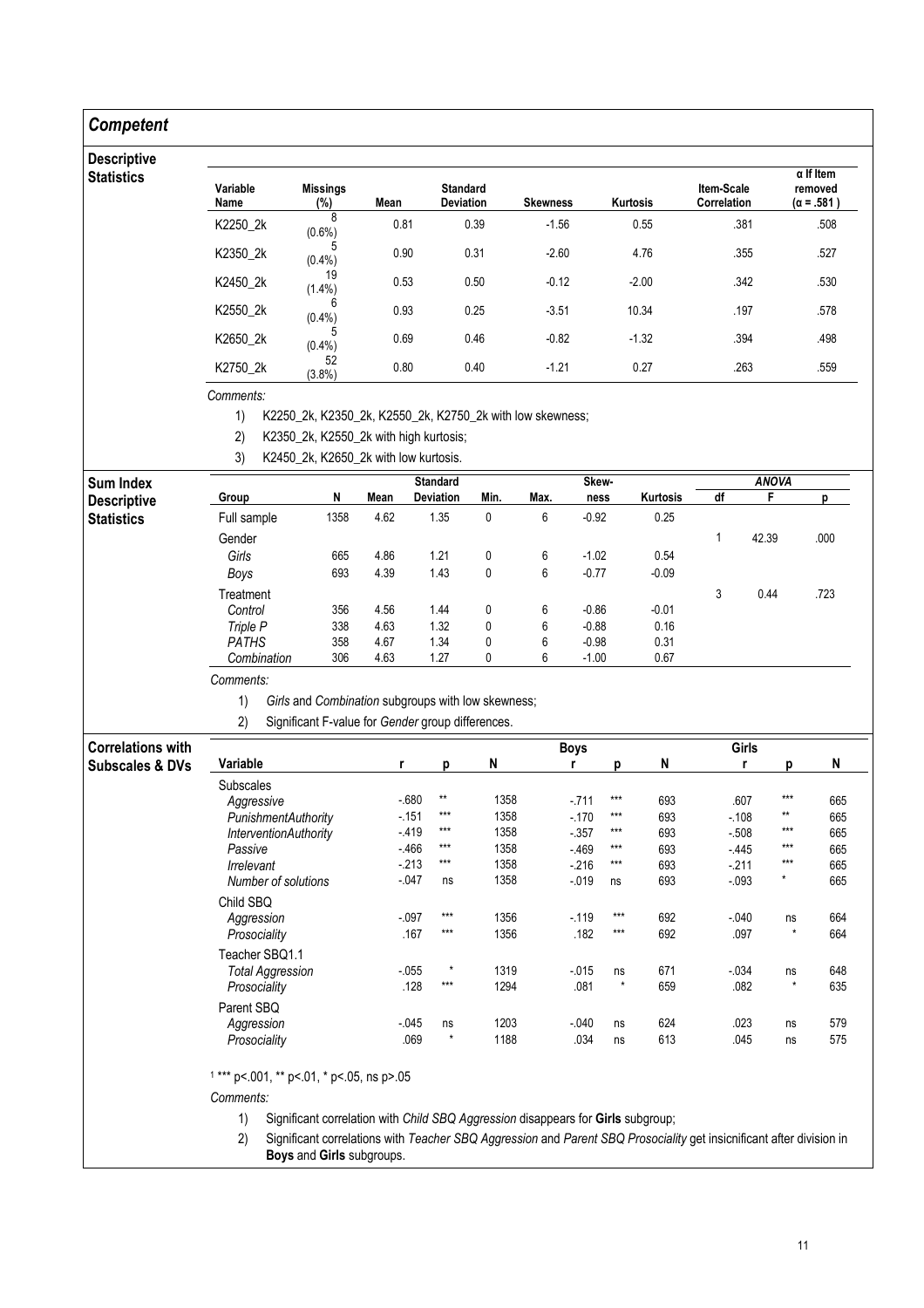## Passive

### Descriptive **Statistics**

| Variable<br>Name | <b>Missings</b><br>(%) | Mean | <b>Standard</b><br><b>Deviation</b> | <b>Skewness</b> | <b>Kurtosis</b> | Item-Scale<br>Correlation | $\alpha$ If Item<br>removed<br>$(\alpha = .325)$ |
|------------------|------------------------|------|-------------------------------------|-----------------|-----------------|---------------------------|--------------------------------------------------|
| K2250_2p         | 8<br>$(0.6\%)$         | 0.05 | 0.21                                | 4.27            | 16.23           | .198                      | .248                                             |
| K2350_2p         | 5<br>(0.4% )           | 0.04 | 0.19                                | 4.98            | 22.80           | .204                      | .251                                             |
| K2450_2p         | 19<br>$(1.4\%)$        | 0.07 | 0.25                                | 3.42            | 9.70            | .128                      | .304                                             |
| K2550_2p         | 6<br>(0.4% )           | 0.02 | 0.14                                | 6.62            | 41.91           | .082                      | .322                                             |
| K2650_2p         | 5<br>$(0.4\%)$         | 0.01 | 0.11                                | 9.05            | 80.06           | .101                      | .316                                             |
| K2750_2p         | 52<br>$(3.8\%)$        | 0.11 | 0.31                                | 2.55            | 4.49            | .187                      | .259                                             |

Comments:

1) All item with excessive skewness and high kurtosis;

2) Low item-scale-correlation, low alpha value.

| Sum Index          |              |      |      | <b>Standard</b>  |      |      | Skew- |          |    | <b>ANOVA</b> |      |
|--------------------|--------------|------|------|------------------|------|------|-------|----------|----|--------------|------|
| <b>Descriptive</b> | Group        | N    | Mean | <b>Deviation</b> | Min. | Max. | ness  | Kurtosis | df |              |      |
| <b>Statistics</b>  | Full sample  | 1358 | 0.29 | 0.60             | 0    | 5    | 2.53  | 8.09     |    |              |      |
|                    | Gender       |      |      |                  |      |      |       |          |    | 10.51        | .001 |
|                    | Girls        | 665  | 0.23 | 0.54             | 0    | 4    | 2.83  | 10.36    |    |              |      |
|                    | Boys         | 693  | 0.34 | 0.66             | 0    | 5    | 2.29  | 6.51     |    |              |      |
|                    | Treatment    |      |      |                  |      |      |       |          | 3  | 4.35         | .005 |
|                    | Control      | 356  | 0.34 | 0.69             | 0    | 5    | 2.65  | 9.38     |    |              |      |
|                    | Triple P     | 338  | 0.35 | 0.68             | 0    | 4    | 2.20  | 5.18     |    |              |      |
|                    | <b>PATHS</b> | 358  | 0.21 | 0.48             | 0    | 3    | 2.40  | 6.06     |    |              |      |
|                    | Combination  | 306  | 0.25 | 0.54             | 0    | 3    | 2.31  | 5.71     |    |              |      |

Comments:

1) All subgroups with excessive skewness and high kurtosis;

2) Significant F-values for Gender and Treatment group differences.

| <b>Correlations with</b>   |                                                                                                                       |        |       |      | <b>Boys</b> |         |     | Girls    |       |     |  |  |
|----------------------------|-----------------------------------------------------------------------------------------------------------------------|--------|-------|------|-------------|---------|-----|----------|-------|-----|--|--|
| <b>Subscales &amp; DVs</b> | Variable                                                                                                              | r      | р     | N    |             | D       | N   | r        | D     | N   |  |  |
|                            | <b>Subscales</b>                                                                                                      |        |       |      |             |         |     |          |       |     |  |  |
|                            | Aggressive                                                                                                            | .025   | ns    | 1358 | .033        | ns      | 693 | $-0.026$ | ns    | 665 |  |  |
|                            | Competent                                                                                                             | $-466$ | $***$ | 1358 | $-469$      | $***$   | 693 | $-445$   | $***$ | 665 |  |  |
|                            | PunishmentAuthority                                                                                                   | $-016$ | ns    | 1358 | $-0.01$     | ns      | 693 | $-0.052$ | ns    | 665 |  |  |
|                            | <b>InterventionAuthority</b>                                                                                          | .019   | ns    | 1358 | .007        | ns      | 693 | .033     | ns    | 665 |  |  |
|                            | Irrelevant                                                                                                            | .003   | ns    | 1358 | $-026$      | ns      | 693 | .038     | ns    | 665 |  |  |
|                            | Number of solutions                                                                                                   | $-053$ | ns    | 1358 | $-0.051$    | ns      | 693 | $-053$   | ns    | 665 |  |  |
|                            | Child SBQ                                                                                                             |        |       |      |             |         |     |          |       |     |  |  |
|                            | Aggression                                                                                                            | $-008$ | ns    | 1356 | .015        | ns      | 692 | $-057$   | ns    | 664 |  |  |
|                            | Prosociality                                                                                                          | $-080$ | $**$  | 1356 | $-119$      | $**$    | 692 | .007     | ns    | 664 |  |  |
|                            | Teacher SBQ1.1                                                                                                        |        |       |      |             |         |     |          |       |     |  |  |
|                            | <b>Total Aggression</b>                                                                                               | .004   | ns    | 1319 | $-023$      | ns      | 671 | .001     | ns    | 648 |  |  |
|                            | Prosociality                                                                                                          | $-087$ | $**$  | 1294 | $-0.090$    | $\star$ | 659 | $-021$   | ns    | 635 |  |  |
|                            | Parent SBQ                                                                                                            |        |       |      |             |         |     |          |       |     |  |  |
|                            | Aggression                                                                                                            | $-002$ | ns    | 1203 | .000        | ns      | 624 | $-0.042$ | ns    | 579 |  |  |
|                            | Prosociality                                                                                                          | $-033$ | ns    | 1188 | $-0.010$    | ns      | 613 | $-0.30$  | ns    | 575 |  |  |
|                            | $1***$ p<.001, ** p<.01, * p<.05, ns p>.05                                                                            |        |       |      |             |         |     |          |       |     |  |  |
|                            | Comments:                                                                                                             |        |       |      |             |         |     |          |       |     |  |  |
|                            | Significant correlations with Child SBQ Prosociality and Teacher SBQ Prosociality disappear for Girls subgroup.<br>1) |        |       |      |             |         |     |          |       |     |  |  |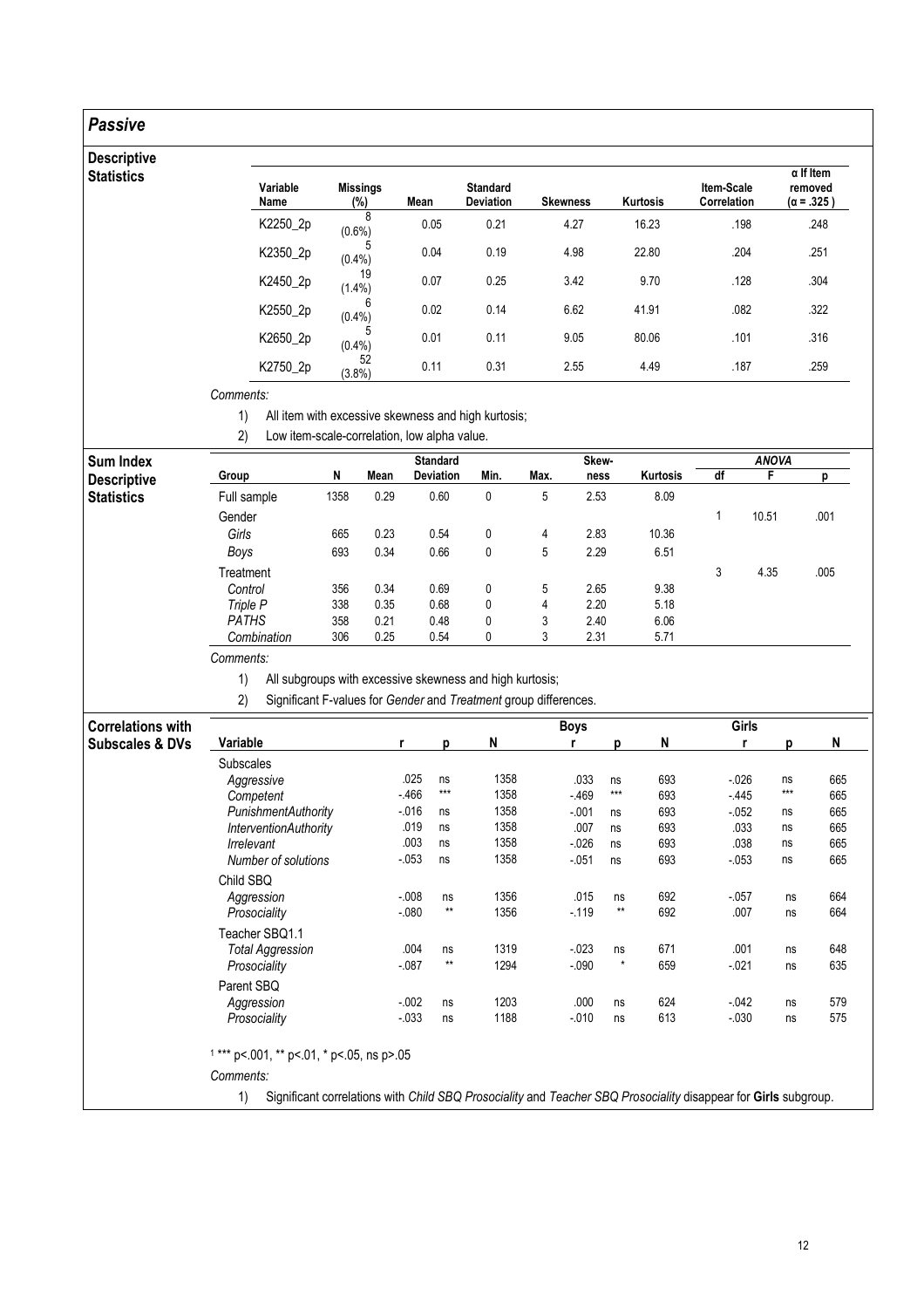### Intervention Authority **Descriptive Statistics** Variable Name Missings (%) Mean Standard<br>Deviation Skewness Kurtosis Item-Scale Correlation α If Item removed (α = .495 ) K2250\_2ia  $\frac{8}{(0.6\%)}$  $(0.6\%)$  0.05 0.21 4.35 16.94 .360 .388 K2350\_2ia  $(0.4\%)$  $(0.4\%)$  0.02 0.15 6.18 36.25 .463 .463 K2450\_2ia  $(1.4\%)$  $(1.4\%)$  0.09 0.29 2.85 6.13 .411 .411 K2550\_2ia  $^{6}$  (0.4%)  $(0.4\%)$  0.01 0.06 10.50 108.33 .491 .491 K2650\_2ia  $(0.4\%)$  $(0.4\%)$  0.08 0.28 3.04 7.23 .424 .424 K2750\_2ia  $52$ <br>(3.8%)  $(3.8\%)$  0.01 0.10 9.53 88.85 .484 .484 Comments: 1) All items with excessive skewness and high kurtosis. Sum Index **Descriptive Statistics** Standard Skew- Skew- Skew- ANOVA Group N Mean Deviation Min. Max. ness Kurtosis df F p Full sample 1358 0.26 0.64 0 5 3.18 12.26 Gender 2008 - 1 0.17 .682 Girls 665 0.25 0.65 0 5 3.29 12.62 Boys 693 0.27 0.63 0 5 3.06 11.97 Treatment 3 1.07 360 Control 356 0.27 0.66 0 4 2.85 9.00 Triple P 338 0.30 0.67 0 5 3.12 12.71 PATHS 358 0.21 0.57 0 5 3.88 20.16 Combination 306 0.27 0.67 0 4 3.00 10.04 Comments: 1) All subgroups with excessive skewness and high kurtosis. Correlations with Subscales & DVs en die die Solomoniese Solomoniese Solomoniese Solomoniese Solomoniese Solomoniese Solomoniese Solomoniese Sol Variable r p N r p N r p N Subscales Aggressive -.094 \*\* 1358 -.116 \*\*\* 693 -.075 ns 665 Competent -.419 \*\*\* 1358 -.357 \*\*\* 693 -.508 \*\*\* 665 PunishmentAuthority .009 ns 1358 .007 ns 693 .010 ns 665<br>Passive .019 ns 1358 .007 ns 693 .033 ns 665 Passive .019 ns 1358 .007 ns 693 .033 ns 665 Irrelevant .012 ns 1358 .000 ns 693 .024 ns 665 Number of solutions -.022 ns 1358 -.044 ns 693 .001 ns 665

Aggression -.002 ns 1356 -.013 ns 692 .009 ns 664 Prosociality -.030 ns 1356 -.052 ns 692 -.001 ns 664

Total Aggression -.004 ns 1319 .012 ns 671 -.028 ns 648 Prosociality -.005 ns 1294 .024 ns 659 -.033 ns 635

Aggression .007 ns 1203 .017 ns 624 -.011 ns 579 Prosociality -.017 ns 1188 .000 ns 613 -.032 ns 575

Child SBQ<br>Aggression

Teacher SBQ1.1

1 \*\*\* p<.001, \*\* p<.01, \* p<.05, ns p>.05

1) Significant correlation with Aggressive disappears for Girls subgroup.

Parent SBQ

Comments:

13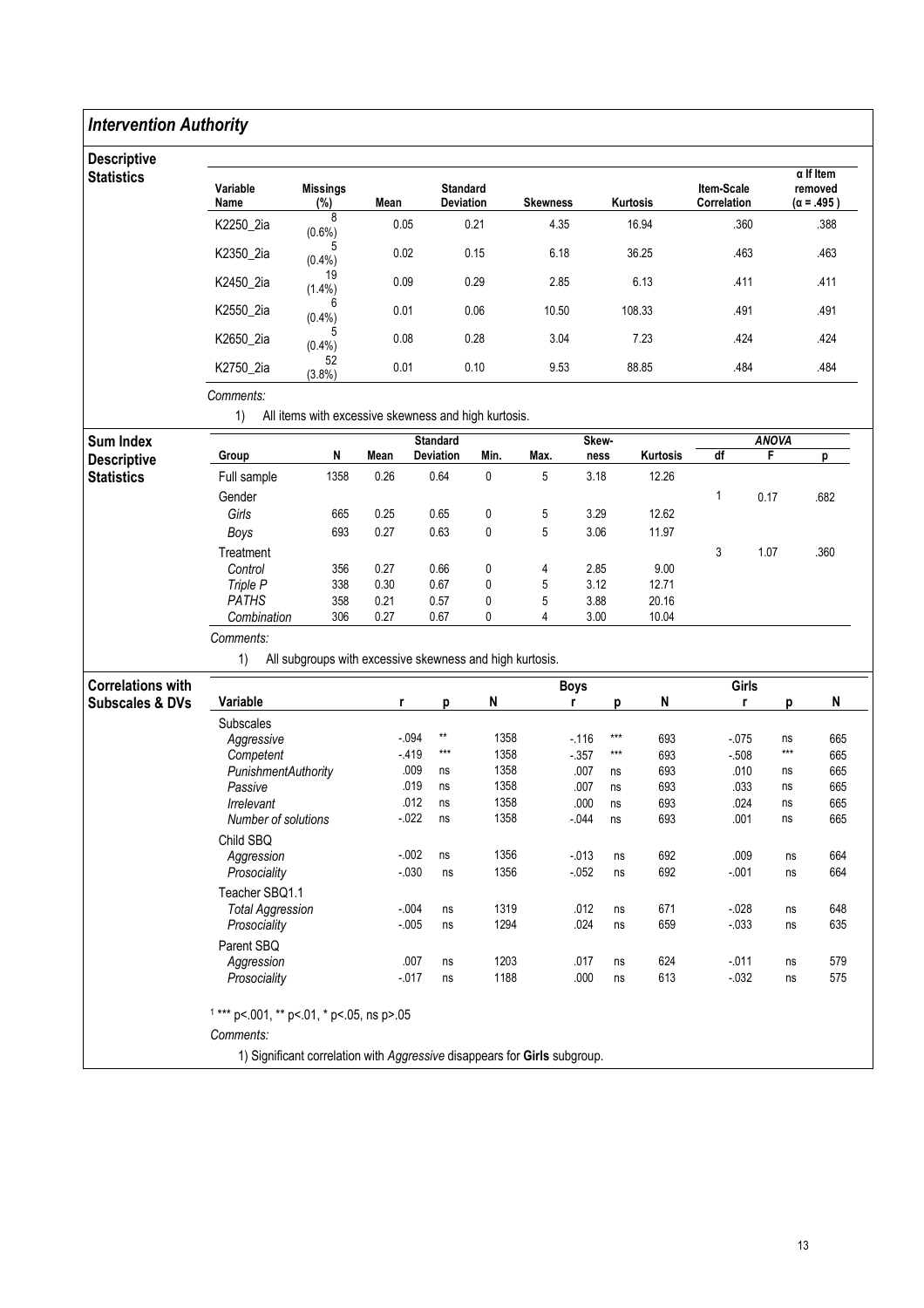#### Punishment Authority Descriptive **Statistics** Variable Name Missings<br>(%)  $\frac{1}{8}$  Mean Standard<br>Deviation Skewness Kurtosis Item-Scale **Correlation** α If Item removed (α = .291 ) K2250\_2pa  $8(0.6\%)$ (0.6%) 0 0 - - - K2350\_2pa  $(0.4\%)$  $(0.4\%)$  0 0.03 36.82 1356.00 -.004 .335 K2450\_2pa  $19$ <br>(1.4%)  $(1.4\%)$  0.02 0.13 7.28 51.13 .222 .145 K2550\_2pa 6<br>(0.4%) (0.4%) 0 0 - - - -  $K2650_2p$ a  $(0.4\%)$  $(0.4\%)$  0.01 0.11 9.05 20.84 .237 .098 K2750\_2pa 52<br>(3.8%)  $(3.8\%)$  0 0.05 80.06 432.99 .165 .249

Comments:

1) All items with excessive skewness and high kurtosis;

2) K2250\_2pa and K2550\_2pa only one value;

3) K2350\_pa with low item-scale-correlation and increased alpha when removed;

4) Low item-scale-correlation, low alpha value.

| <b>Sum Index</b>           |                                                             |      |          |                                    | Skew-     |                |               | <b>ANOVA</b> |          |          |                 |           |
|----------------------------|-------------------------------------------------------------|------|----------|------------------------------------|-----------|----------------|---------------|--------------|----------|----------|-----------------|-----------|
| <b>Descriptive</b>         | Group                                                       | N    | Mean     | <b>Deviation</b>                   | Min.      | Max.           | ness          |              | Kurtosis | df       | F               | p         |
| <b>Statistics</b>          | Full sample                                                 | 1358 | 0.03     | 0.20                               | 0         | 3              | 7.38          |              | 67.11    |          |                 |           |
|                            | Gender                                                      |      |          |                                    |           |                |               |              |          | 1        | 1.52            | .219      |
|                            | Girls                                                       | 665  | 0.03     | 6.03<br>0.16<br>0<br>1             |           | 34.41          |               |              |          |          |                 |           |
|                            | Boys                                                        | 693  | 0.04     | 0.23                               | $\pmb{0}$ | 3              | 7.28          |              | 63.20    |          |                 |           |
|                            | Treatment                                                   |      |          |                                    |           |                |               |              |          | 3        | 2.09            | .100      |
|                            | Control                                                     | 356  | 0.04     | 0.23                               | 0         | 3              | 7.88          |              | 79.25    |          |                 |           |
|                            | Triple P                                                    | 338  | 0.01     | 0.09                               | 0         | $\mathbf{1}$   | 10.52         |              | 109.30   |          |                 |           |
|                            | <b>PATHS</b>                                                | 358  | 0.04     | 0.21                               | 0         | 2              | 5.68          |              | 35.01    |          |                 |           |
|                            | Combination                                                 | 306  | 0.04     | 0.23                               | 0         | $\overline{2}$ | 6.03<br>39.44 |              |          |          |                 |           |
|                            | Comments:                                                   |      |          |                                    |           |                |               |              |          |          |                 |           |
|                            | 1) All subgroups with excessive skewness and high kurtosis. |      |          |                                    |           |                |               |              |          |          |                 |           |
| <b>Correlations with</b>   |                                                             |      |          |                                    |           |                | <b>Boys</b>   |              |          | Girls    |                 |           |
| <b>Subscales &amp; DVs</b> | Variable                                                    |      | r        | p                                  | N         |                | r             | p            | N        | r        | p               | ${\sf N}$ |
|                            | <b>Subscales</b>                                            |      |          |                                    |           |                |               |              |          |          |                 |           |
|                            | Aggressive                                                  |      | .009     | ns                                 | 1358      |                | .009          | ns           | 693      | $-0.006$ | ns              | 665       |
|                            | Competent                                                   |      | $-151$   | $***$                              | 1358      |                | $-170$        | $***$        | 693      | $-108$   | $^{\star\star}$ | 665       |
|                            | InterventionAuthority                                       |      | .009     | ns                                 | 1358      |                | .007          | ns           | 693      | .010     | ns              | 665       |
|                            | Passive                                                     |      | $-0.16$  | ns                                 | 1358      |                | $-0.01$       | ns           | 693      | $-052$   | ns              | 665       |
|                            | Irrelevant                                                  |      | $-013$   | ns                                 | 1358      |                | $-041$        | ns           | 693      | .029     | ns              | 665       |
|                            | <b>Number of solutions</b>                                  |      | $-.001$  | ns                                 | 1358      |                | $-0.37$       | ns           | 693      | .057     | ns              | 665       |
|                            | Child SBQ                                                   |      |          |                                    |           |                |               |              |          |          |                 |           |
|                            | Aggression                                                  |      | $-051$   | ns                                 | 1356      |                | $-060$        | ns           | 692      | $-0.048$ | ns              | 664       |
|                            | Prosociality                                                |      | $-0.053$ | $\star$                            | 1356      |                | $-0.076$      | $^\star$     | 692      | $-001$   | ns              | 664       |
|                            | Teacher SBO1.1                                              |      |          |                                    |           |                |               |              |          |          |                 |           |
|                            | <b>Total Aggression</b>                                     |      | .031     | ns                                 | 1319      |                | $-0.004$      | ns           | 671      | .085     | $^\star$        | 648       |
|                            | Prosociality                                                |      | $-058$   | $\star$                            | 1294      |                | $-0.55$       | ns           | 659      | $-041$   | ns              | 635       |
|                            | Parent SBQ                                                  |      |          |                                    |           |                |               |              |          |          |                 |           |
|                            | Aggression                                                  |      |          | .016<br>ns                         | 1203      |                | .008          | ns           | 624      | .015     | ns              | 579       |
|                            | Prosociality                                                |      | $-011$   | ns                                 | 1188      |                | $-0.30$       | ns           | 613      | .038     | ns              | 575       |
|                            |                                                             |      |          |                                    |           |                |               |              |          |          |                 |           |
|                            | $1***$ p<.001, ** p<.01, * p<.05, ns p>.05                  |      |          |                                    |           |                |               |              |          |          |                 |           |
|                            | Comments:<br>$\cdots$                                       |      |          | $\sim$ $\sim$ $\sim$ $\sim$ $\sim$ |           |                |               |              |          |          |                 |           |

1) Significant correlation with Child SBQ Prosociality disappers for Girls subgroup.